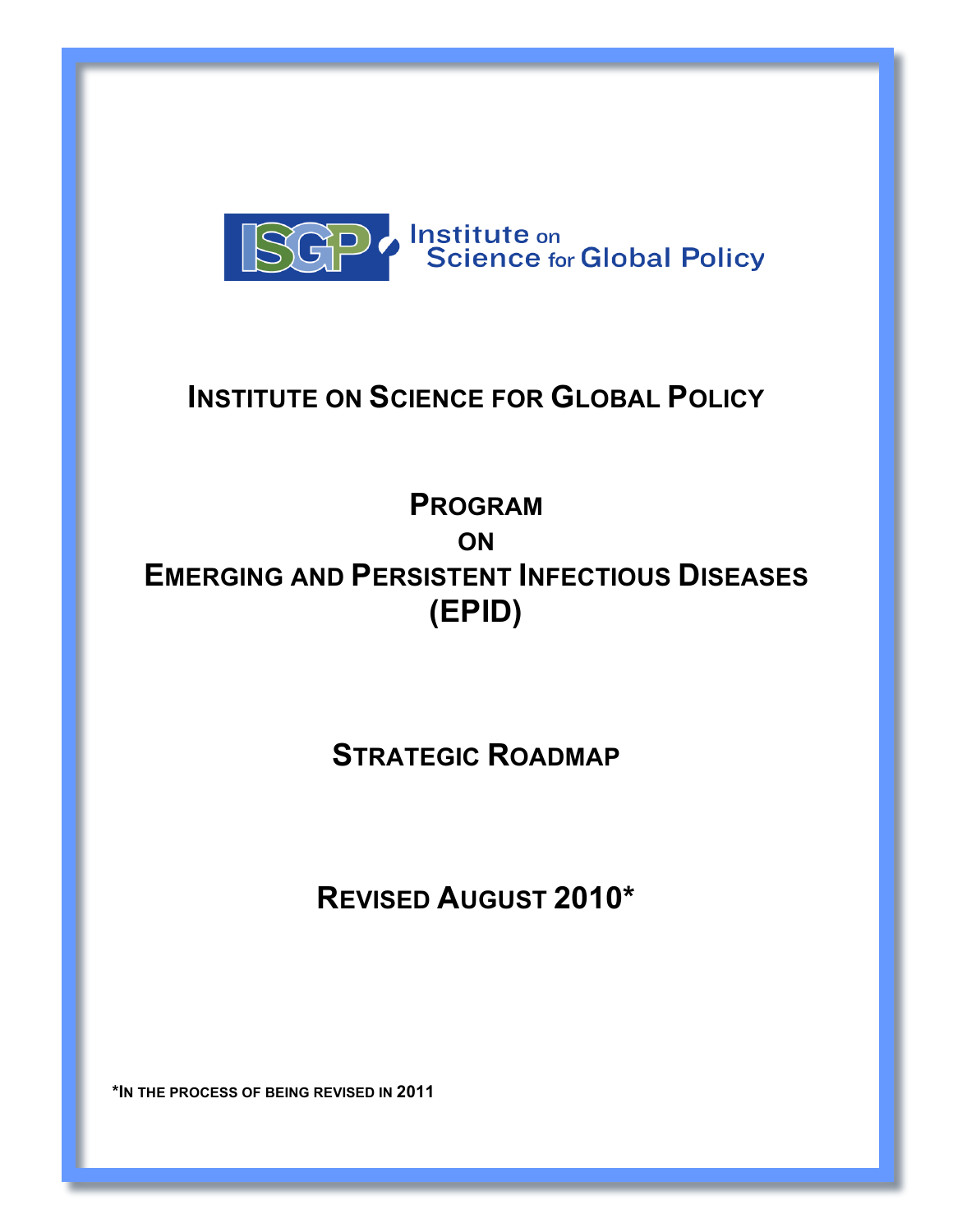

## **Institute on Science for Global Policy (ISGP) Program**

**on**

### **Emerging and Persistent Infectious Disease (EPID)**

### **Strategic Roadmap**

ISGP programs use a unique format of multiple, invitation-only conferences and caucuses emphasizing debate between scientists and policy makers. Currently, the ISGP is addressing Emerging and Persistent Infectious Diseases (EPID). For each two-year series of ISGP conferences, held at venues in the United States and internationally, the ISGP prepares a Strategic Roadmap that describes the content for each of the seven to eight (7-8) conferences devoted to that scientific and technological (S&T) topic. The EPID version of the Strategic Roadmap is presented here for your review and comment.

The ISGP began the preparation of the EPID Strategic Roadmap by soliciting viewpoints and recommendations from scientific and policy experts in the seven countries participating in and supporting ISGP programs (the United States, the United Kingdom, Italy, France, Germany, Japan, and Singapore). Emphasis was placed on identifying those S&T topics that could be reasonably anticipated to have major impact on domestic and global policies. Of the S&T topics suggested (see the ISGP brochure), EPID was uniformly considered to be of major importance and certainly expected to have significant impact on public policies worldwide.

The EPID Strategic Roadmap provides a view of how both individual countries, as well as the international community, could effectively evaluate the credible S&T options capable of addressing a complex, dynamic topic such as EPID. The topics for each ISGP conference and their agenda were derived from the interviews and correspondence with more than 100 international subject matter experts in S&T and in policy. When combined with a comprehensive review of the credible S&T and policy literature on EPID, the resultant EPID Strategic Roadmap shows how these ISGP conferences can assist governments to efficiently obtain an accurate understanding of the S&T options that underlie effective domestic and international policies concerning EPID.

This document articulates why many scientists and policy makers view EPID as a critical policy issue. The content and format for each of these proposed EPID conferences are presented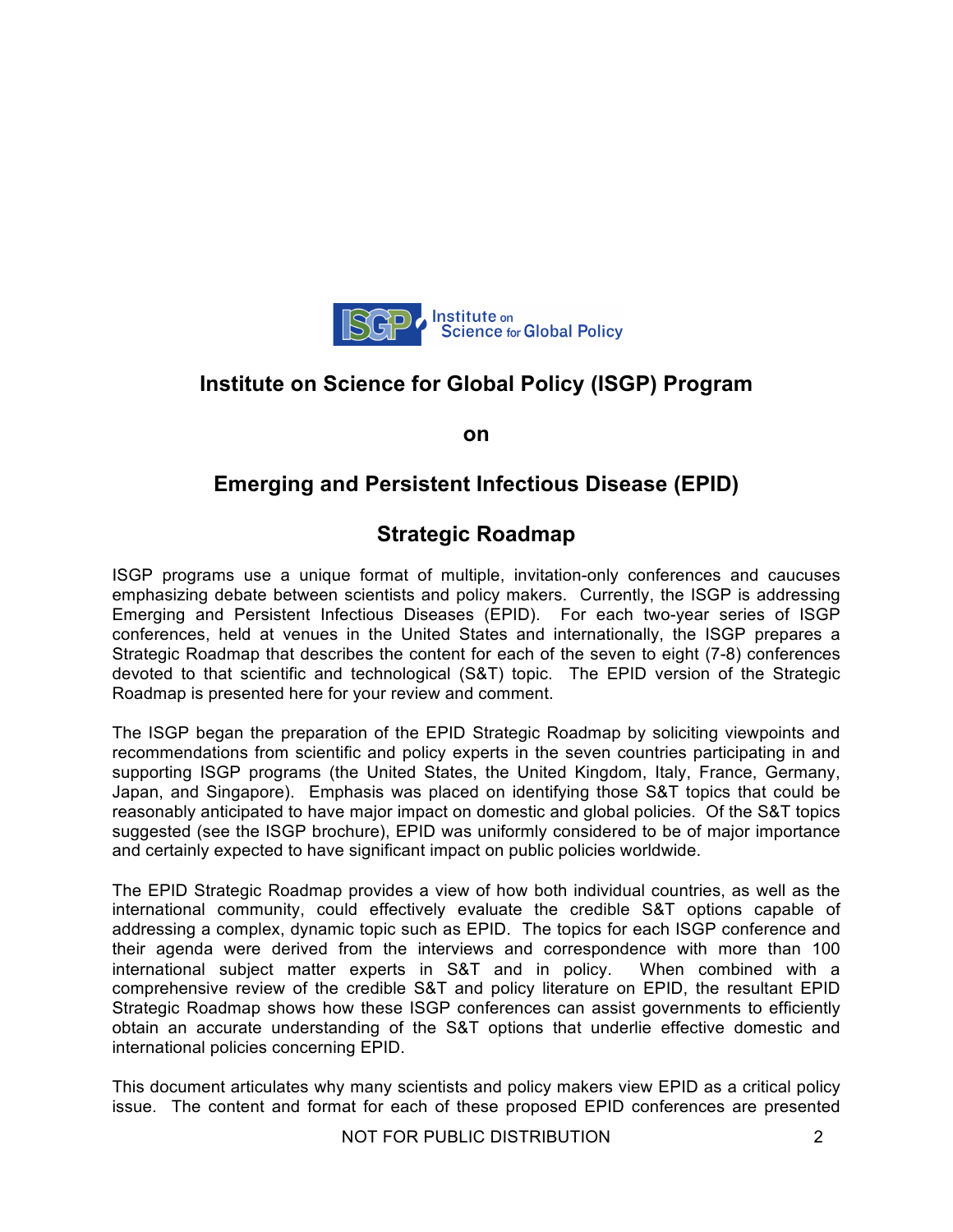separately below.

All of these issues are presented here to solicit comments.

Dr. George H. Atkinson Director Institute on Science for Global Policy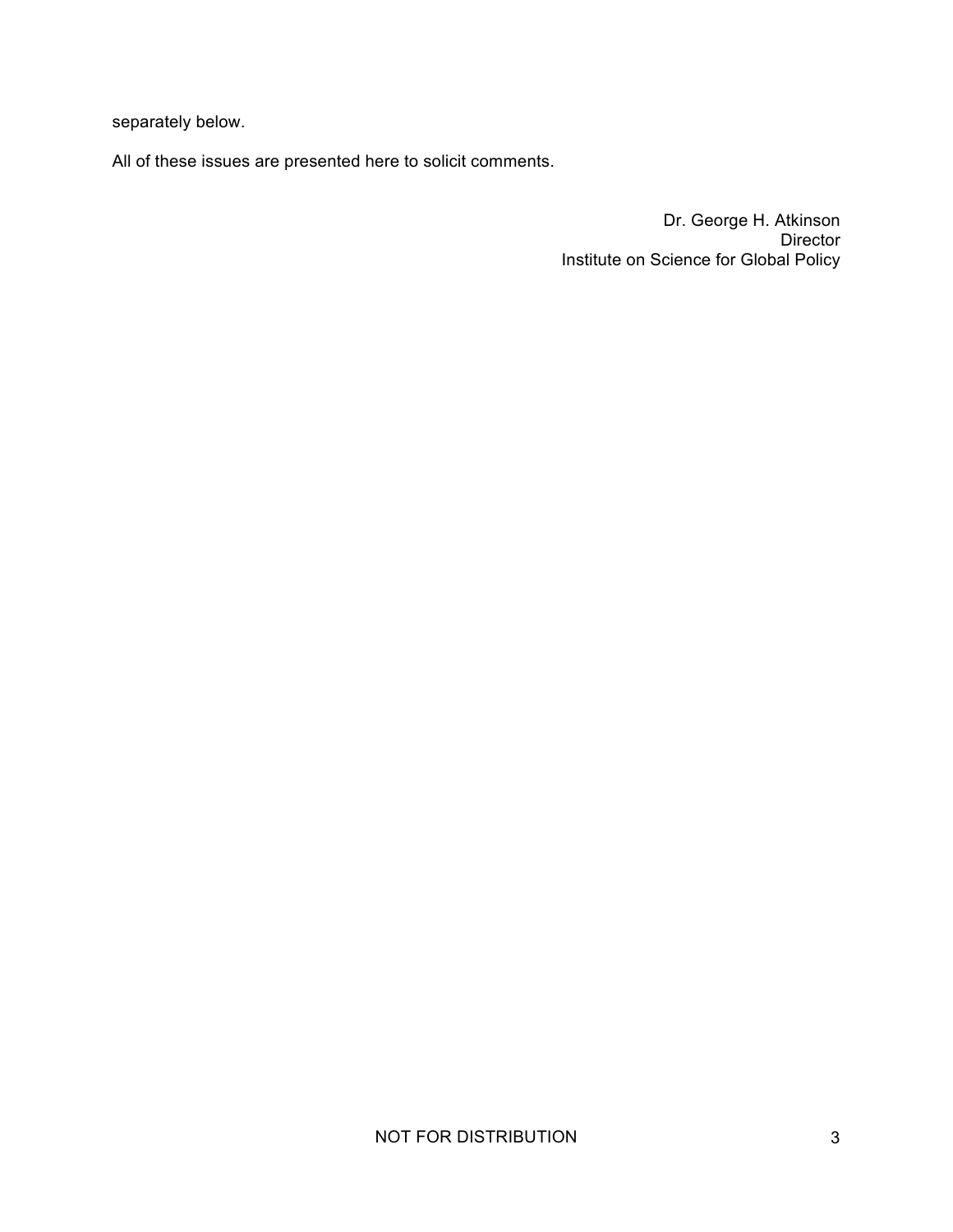### **Institute on Science for Global Policy Overview**

#### **Mission and Rationale**

- Many of the most significant global challenges for  $21<sup>st</sup>$  century societies are directly related to the remarkably rapid and profound scientific and technological achievements of our time. Success in fostering safe, secure, and prosperous "knowledge-based" societies often reflects how well governments recognize the opportunities and risks associated with existing, emerging, and "at-the-horizon" science and technology (S&T) and how effectively governmental policies balance short- versus long-term issues. Unfortunately, the gap between science-based understanding and many political and governmental agenda remains large.
- To formulate and implement realistic policies and to guide societal investments of financial and human resources, governments increasingly require anticipatory S&T roadmaps based on "actionable decisions" derived from an accurate understanding of both the S&T advances and the global perspectives of their potential societal impact.
- The **Institute on Science for Global Policy (ISGP)** was established to operate directly with selected governments and at the center of an international network of outstanding academic institutions. The ISGP seeks to significantly improve the capability of governments to effectively bridge the increasingly critical nexus between S&T understanding and major societal issues that shape domestic and international policies in the  $21<sup>st</sup>$  century.

#### **Structure and Process**

- The establishment of the ISGP in association with US and international universities. recognized for their openness to new ideas, distinguished teaching, research, and scholarship, and commitment to public service, is invaluable for creating the public credibility needed to distinguish ISGP programs from more parochial science policy activities. ISGP programs attempt to not only shape current policy decisions, but also to foster public respect for the role of S&T in policy, and to create ongoing institutional commitments to incorporate globally-credible S&T understanding into strategic public policies.
- Operationally, the ISGP focuses on attracting globally recognized S&T scholars, from a range of generations, to accurately describe S&T advances and to participate in critical debates with influential governmental and societal decision makers concerning how they can shape actionable policy decisions. ISGP conferences occur within "not for attribution (Chatham House rule)" environments designed to promote the discussions needed to clarify areas of agreement and differences. These debates focus on creating the in-depth understanding of both the S&T issues as well as the challenges attendant to formulating and implementing policies in increasingly global societies.
- ISGP programs use a unique format based on multiple conferences and caucuses to address a specific S&T topic previously vetted as a priority with participating governments and academic institutions (several separate S&T topics are simultaneously investigated in different series of conferences led by different teams of ISGP staff).
- The ISGP fully controls the selection of invited S&T presenters and the specific topic addressed in each conference. Each S&T expert invited by the ISGP to participate in a conference must first write a three-page position paper identifying the central S&T issues, reasons why governments/societies need to be attentive (both in the short- and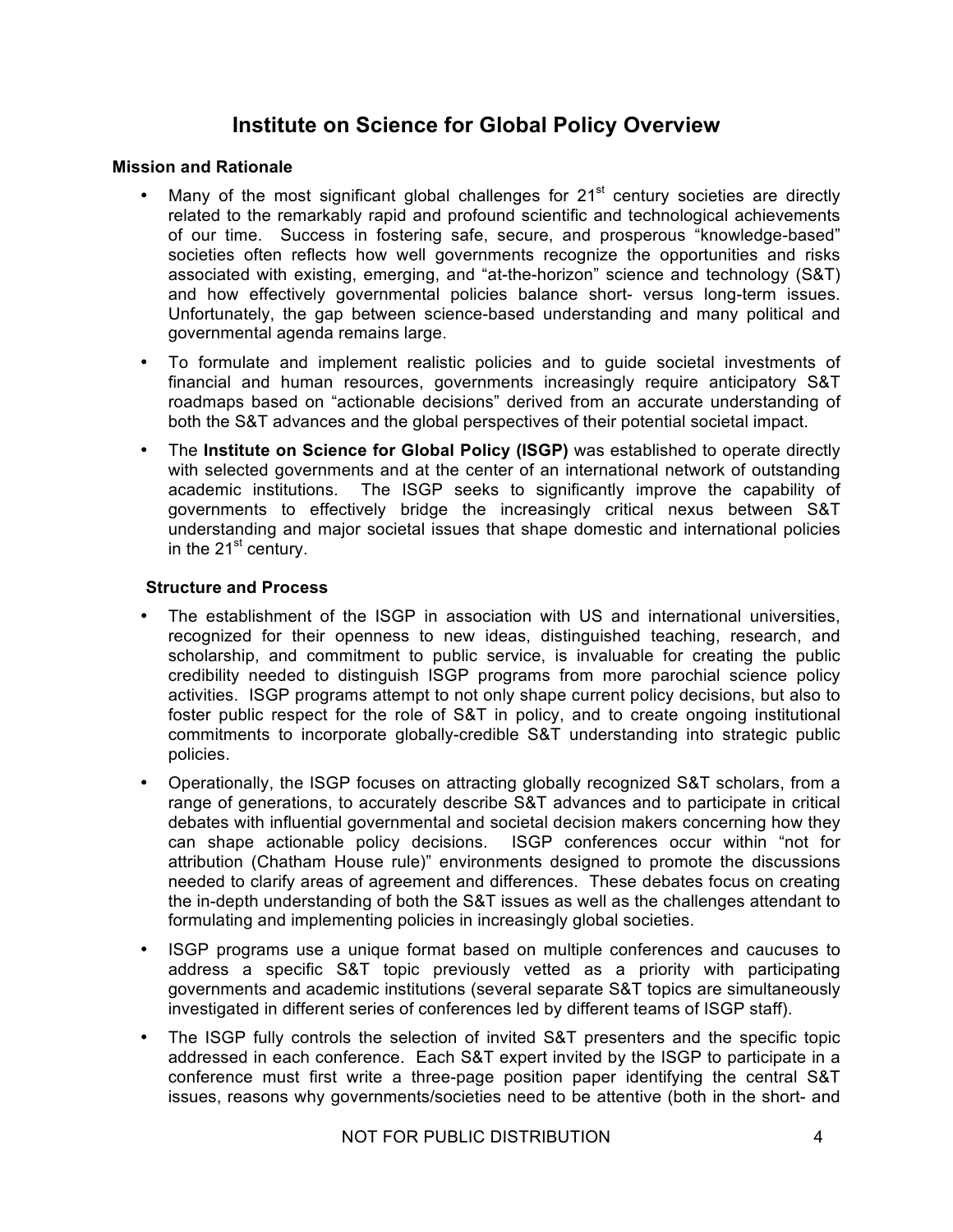long-term), and potential "actionable decisions" together with their foreseeable consequences. These position papers are organized around three categories: current realities, scientific opportunities and challenges, and policy issues. All these position papers are made available to all participants and presenters prior to convening each ISGP conference, and are the focal points for all debates, discussions, and caucuses.

- The format of each ISGP conference almost exclusively involves questions to the S&T presenters as formulated by the international policy audience selected solely by the participating governments (typically 10 per country). A 90-minute period begins with a short (5 minute) statement by each presenter summarizing the views expressed in his/her position paper. The policy audience is then given remainder of the 90-minue period to discuss, question, and debate the S&T expert. The emphasis remains on presenting credible scientific options that are debated from the policy makers' perspective in order to clarify understanding in the non-S&T audience.
- In each conference, ISGP organizes two types of caucuses: one for each country's delegation by itself and one plenary session for all participating countries. Both are designed to discuss the "next steps" to be considered in formulating and implementing policy.
- The in-depth understanding of existing, emerging, and "at-the-horizon" S&T derived from ISGP programs is anticipated to help shape public policy, and to influence the allocation of the human and financial resources needed to address their impact on societies, both domestically and internationally.
- The long-term, enduring success of ISGP programs depends on the quality of participation from the global S&T and policy communities in government, academe, the private sector and foundations.
- It is anticipated the policy perspectives gained from ISGP conferences are annually shared through a report on the "**State of Global Science Policy"** derived from the ISGP conferences themselves. It can also be anticipated that an open, public, senior-level ISGP conference will be convened to heighten public recognition of the importance of S&T in global policy, to stimulate societal debate, and to shape policy worldwide.

#### **Academic Programs**

The global character of the ISGP is reflected in its "international network of affiliated universities." Students and professors from these affiliated institutions are encouraged to participate in ISGP programs. By cooperating with the pre- and postdoctoral educational programs at these universities, the ISGP seeks to establish itself as "practical policy laboratory" where one can experience how S&T understanding can, and cannot, effectively influence policy decisions. By engaging an international group of students in the real decision-making process, the next generation is exposed to the challenges permeating S&T-policy discussions.

### **"It's about listening to what our scientists have to say, even when it is inconvenient – especially when it is inconvenient."**

### **– U.S. President Barack Obama, 2009**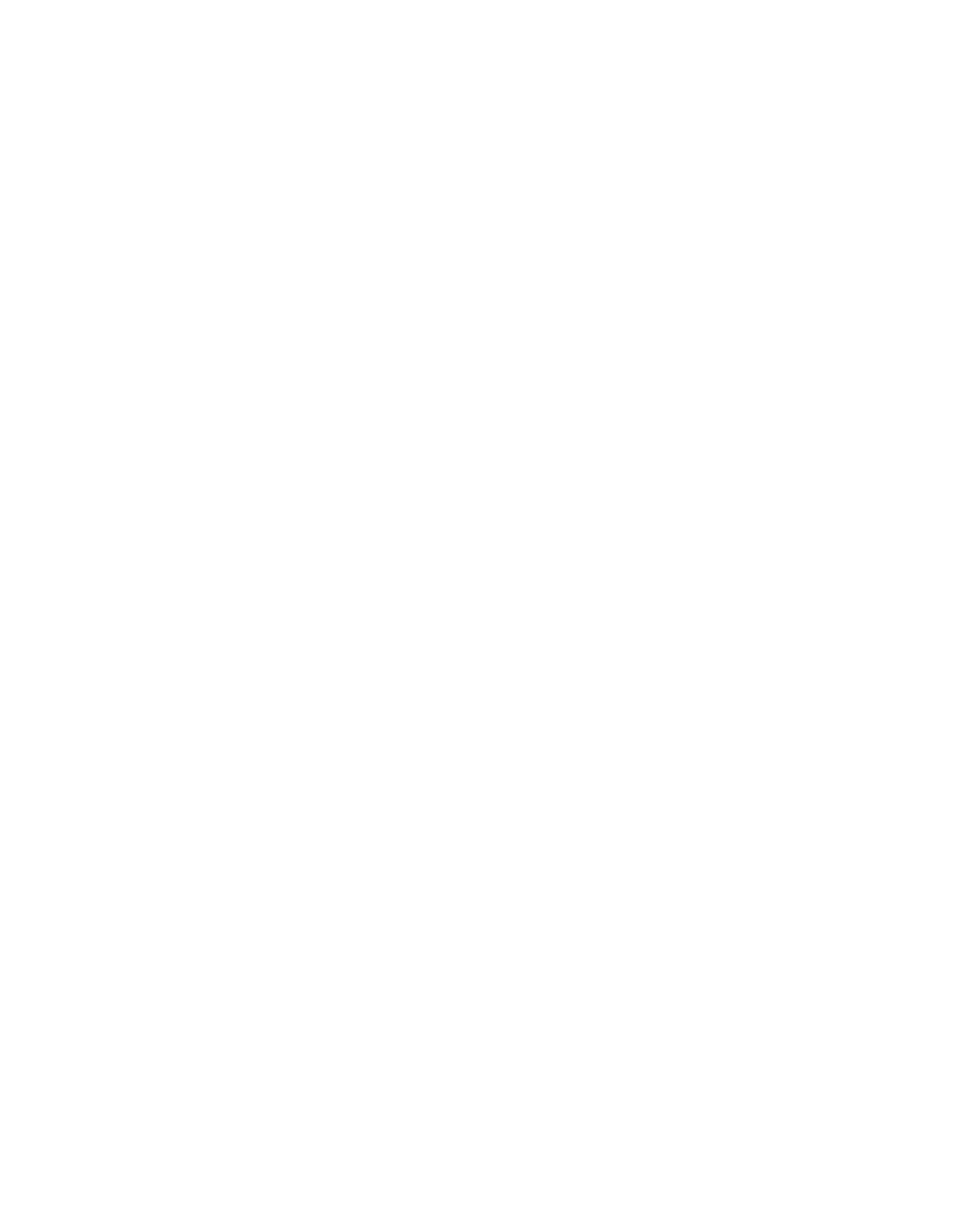

### **Emerging and Persistent Infectious Diseases (EPID)**

#### **Introduction**

Infectious diseases are a leading cause of human suffering and death, a major threat to international commerce, and an increasingly critical source of political instability across the globe. While infectious disease outbreaks sporadically grab the public imagination and headlines (e.g*.*, SARS, mad cow disease, flesh-eating bacteria, and the swine flu), the news media rarely identifies the complexity of scientific and technological (S&T) factors that must be considered to establish the domestic and international policies needed to effectively combat infectious diseases.

The HIV/AIDS epidemic produced many headlines twenty years ago, and despite a massive research effort a preventative vaccine remains unavailable. Many examples of S&T challenges related to infectious diseases are less well publicized:

- While more is understood about the genetic sequences of microbes and the linkages between hosts and parasites, much uncertainty remains about the potential of new therapies derived from this understanding.
- Each line of inquiry re-confirms the enormous scale of the EPID challenges as viewed through the vast number of pathogens, as well as their adaptability to new environments.
- Dramatic decreases in infectious diseases resulting from a combination of the use of vaccines, the development of antibiotics, improved nutrition, and the provision of clean water were interpreted as bringing the end to the era of infection. This optimism was unfounded.
- New health issues such as cancer were identified as priorities for research. This shift in emphasis led to the defunding of vector control programs and an erosion of basic public health infrastructure. These policies have contributed to ensuring that infectious diseases continue to have major impact worldwide.

In a world experiencing a rapidly increasing population (nearly 9 billion people are expected to inhabit the planet before 2050), the combination of emerging and persistent infections and chronic conditions is dramatically altering societal capabilities to deal with human health. As a consequence, EPID has the potential for dominating policy decisions, including those directly determining national security and prosperity.

If in retrospect the optimism concerning the elimination of infectious diseases seems misplaced at the outset of the 21st century, what are the rational prospects for bridging the foreseeable limits offered by modern scientific and medical research? Can we find a better balance between realism and ambition in a world of multidrug resistance, global climate change and limited vaccine capacity? Which new lines of inquiry, cooperative research agenda, coordinated applications, methodologies for shared information, efficiencies in transforming existing health systems, and perhaps of utmost importance, anticipatory domestic and international policies are capable of achieving more effective results?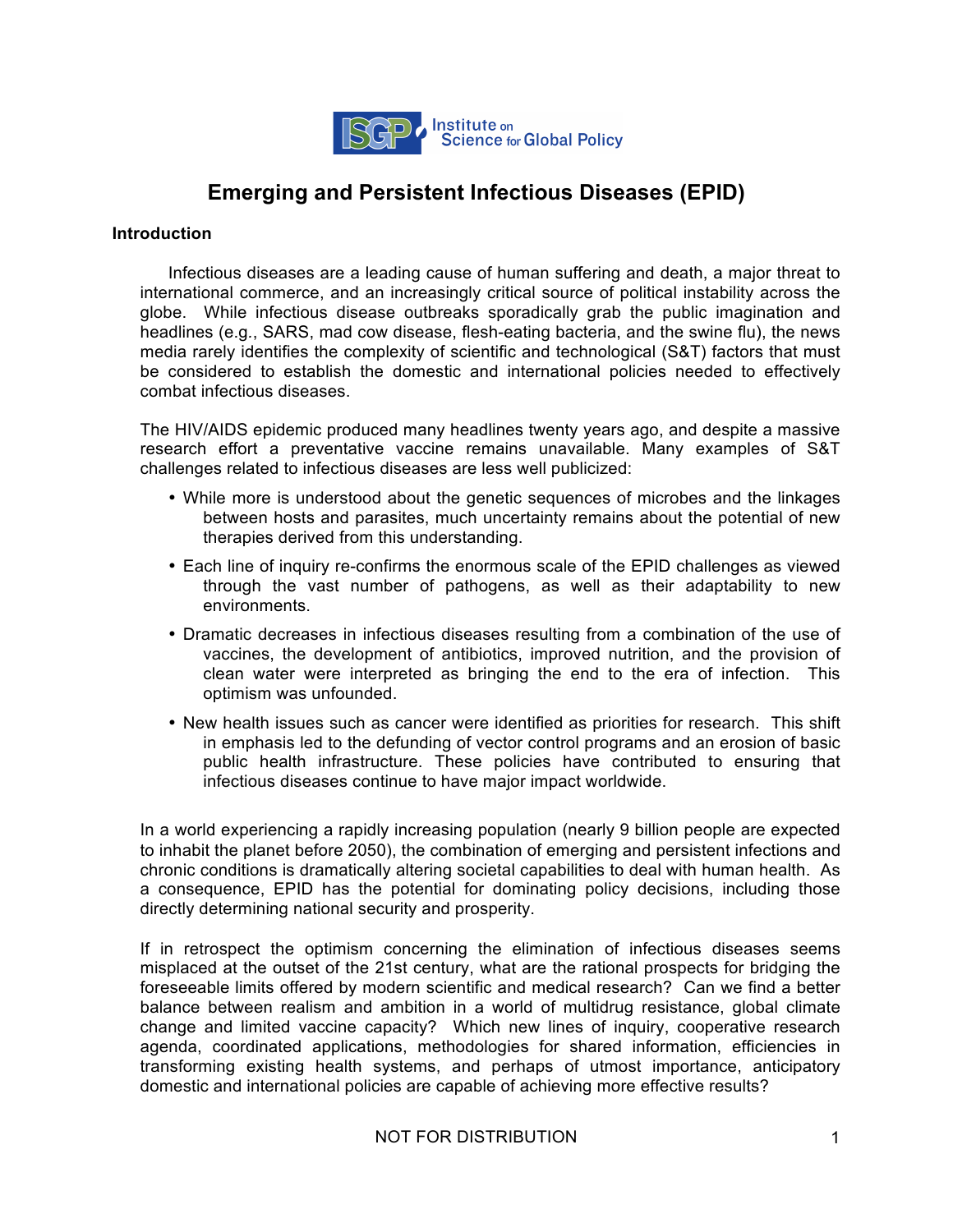### **The Scope of Emerging and Persistent Infectious Diseases**

#### **Elimination and control of infectious pathogens remains complex and elusive. Unidentified pathogens continue to emerge in increasing number and greater severity:**

- Human immunodeficiency virus (HIV), responsible for acquired immunodeficiency syndrome (AIDS), killed more than 25 million people between 1981 and 2006.
- The sudden appearance of the SARS coronavirus and its more surprising disappearance highlighted the unpredictability of viral pathogens.
- Prions, infectious agents comprised entirely of proteins, were identified as the causative agent in a number of diseases in mammals, including bovine spongiform encephalopathy (mad cow disease) in cattle and Creutzfeldt-Jakob disease in humans.

#### **Pathogens, believed to be susceptible to control efforts, have proven to be more difficult to eradicate than anticipated:**

- *Mycobacterium tuberculosis*, the bacteria responsible for tuberculosis (TB), is estimated to have caused 1.6 million deaths in 2005.
- *Plasmodium falciparum* and related protozoans, responsible for malaria, cause 247 million malaria cases, killing more than 881,000 people annually, mostly African children.

#### **Evolution by pathogens has reduced the efficacy of therapeutic agents:**

- Hospital-acquired infections kill more than 200,000 people annually worldwide; many of these infections are resistant to antibiotics.
- In 2007, five percent (~511,000 cases) of the estimated 10.4 million episodes of TB were multidrug resistant; and strains of TB, resistant to at least one of the common therapeutics, was documented in every country surveyed.
- Chloroquine-resistant *Plasmodium falciparum* has spread over most of the globe rendering effective and inexpensive therapies useless.

#### **The economic impact of human and animal pathogens continues to grow:**

- The SARS epidemic is estimated to have lowered the gross national product of Hong Kong by 2.6 percent, of China by 1.1 percent, and of Taiwan and Singapore by 0.5 percent each.
- In 2001, an outbreak of foot-and-mouth disease in the United Kingdom is estimated to have cost the economy over £8bn.
- In 2004, it is estimated that 45 million poultry were culled or died during the first large outbreak of avian influenza in Vietnam.

#### **Infectious diseases remain a critical concern, as chronic conditions are increasing:**

- Chronic diseases of aging populations and conditions associated with diet and lifestyle (e.g. diabetes) are making increasing demands worldwide on resources devoted to healthcare.
- The burden of chronic diseases in developing nations is also increasing rapidly, because the scourge of infectious diseases has not been eliminated, or significantly controlled.
- The current circulating H1N1 influenza strain has a higher morbidity and mortality among those people with underlying chronic conditions.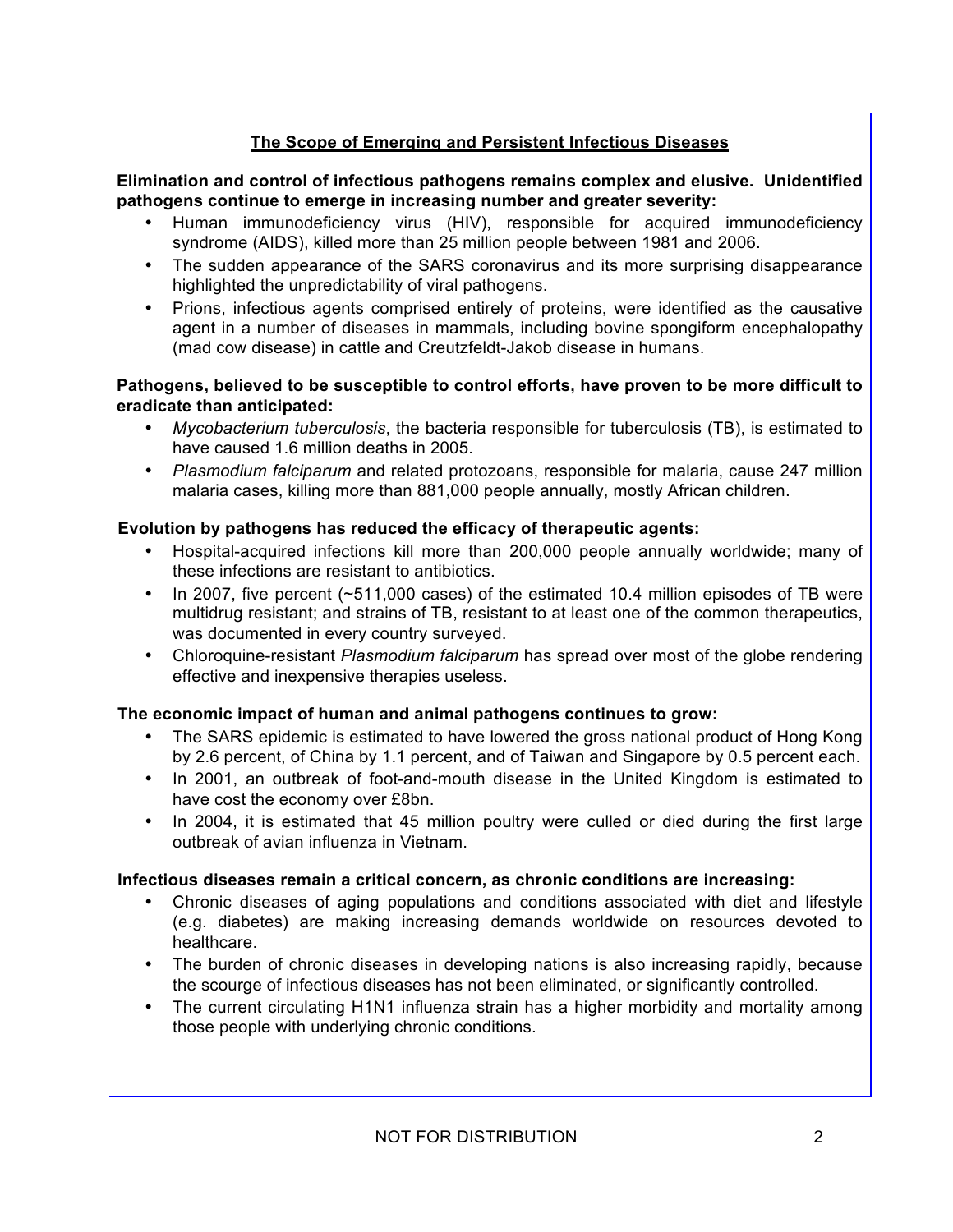#### **EPID Strategic Roadmap**

Over the past 18 months, the ISGP staff has interviewed or corresponded with more than one hundred internationally recognized scientific and medical experts to solicit their views and recommendations concerning EPID. Representing the fields of virology, immunology, infectious disease, veterinary sciences, genetics, vaccine development, public health surveillance, medicine, as well as public policy, each interviewee was asked to delineate the most important scientific and technological challenges and opportunities associated with EPID, and to suggest governmental and societal policies they would recommend be considered for confronting these challenges.

#### **Overarching Views**

This interview process identified a wide variety of topics, issues, recommendations and challenges associated with EPID. Despite the diverse backgrounds of these experts, they consistently identified a similar set of thematic areas that needed to be examined. Collectively, these areas were identified as critical, both now and in the foreseeable future, in determining how scientific understanding, technological advances, and governmental and societal policies can mitigate the spread and severity of infectious diseases. Their observations and recommendations were used by the ISGP to construct the EPID Strategic Roadmap. The Roadmap is presented here for comment and will be a central agenda item at the Global Perspectives conference to be convened in Tucson, Arizona in December 2009.

A variety of overarching views and observations appeared throughout essentially all interviews and correspondence and characterize the entire series of 7-8 conferences to be convened over two years:

The time required to produce and to distribute vaccines and other therapeutics is significantly longer that the time EPID travels between widely separated communities worldwide, thus the capacity of vaccines to dramatically alter pandemic outcomes is not optimal.

• The threat of pandemics is real. In the case of influenza virus, the best predictor of the number of deaths expected from a specific strain comes from our understanding of that strain's transmission and virulence characteristics.

• Global climate changes are expected to cause an increase in the spread of pathogens and disease vectors such as mosquitoes, ticks and rodents.

• The increasing number of sprawling mega-cities is producing population densities at levels rarely seen in human history while the rapid, ubiquitous migration of human populations (both legal travel and illegal border crossing activities) is expanding the rate and efficiency at which infections are spread.

• The high population density, poor sanitary conditions, and inadequate public health infrastructure found in both developed and developing countries have produced environments ripe for the spread of pathogens and for increasing the distribution of persistent infectious diseases. These conditions can be anticipated to cause the distribution and abundance of pathogens to reach dangerously high levels.

• Environmental degradation, intentional deforestation, and increasing encroachment of human activity into wilderness areas are anticipated to result in greater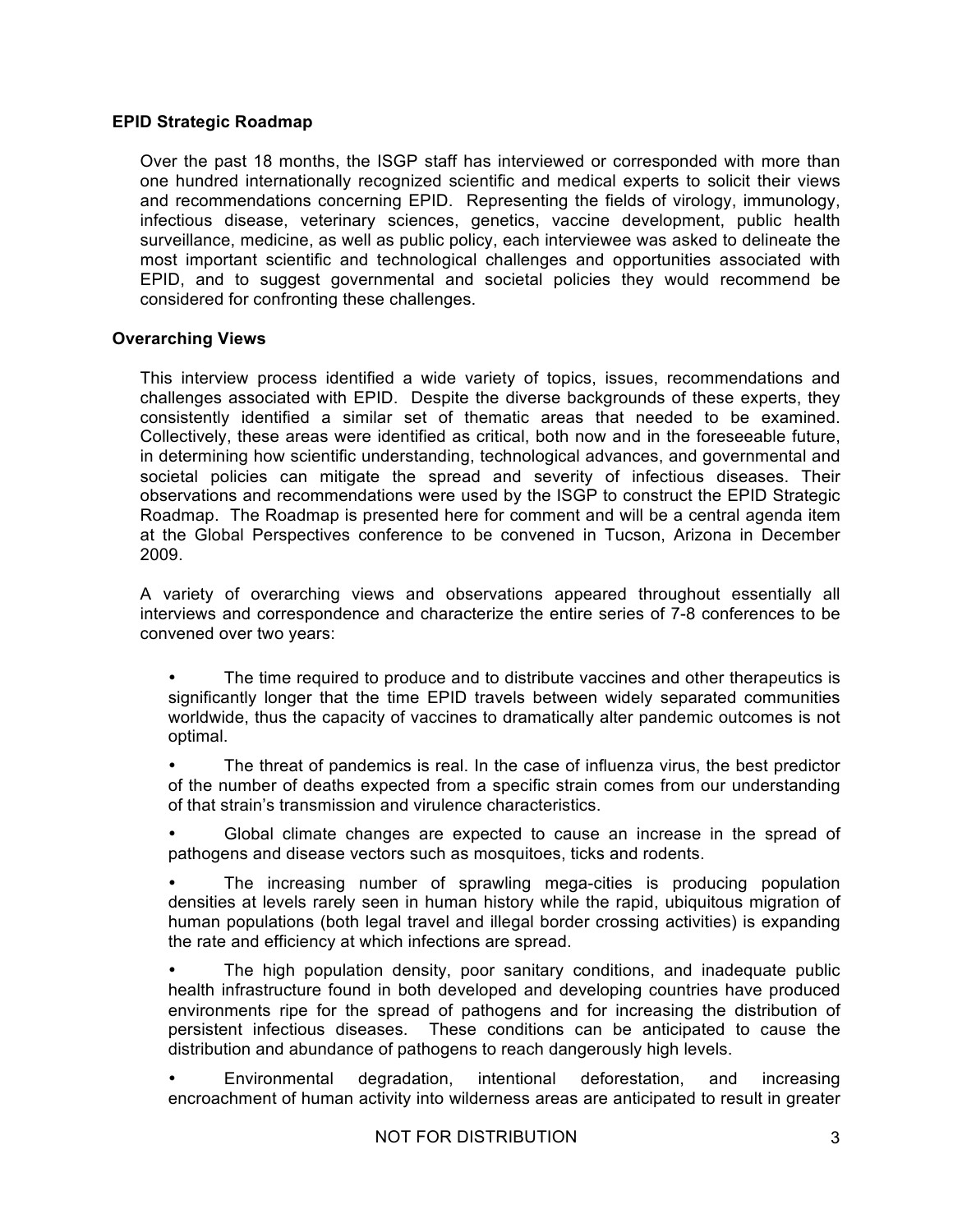exposure of humans to reservoirs of potentially harmful diseases from animals and parasites. This exposure, coupled with rapid international travel and trade, increases the likelihood that diseases will spread to regions not previously affected. Simultaneously, the chronic lack of access to clean water for many people ensures that the conditions for microbe transmission and adaptation will continue to expand.

The decreasing sensitivity of pathogens to antimicrobial compounds and the increasing resistance of vectors to insecticides are inevitable. Expanded efforts to develop new antimicrobial compounds and novel strategies for controlling vectors and pathogens are required if the anticipated resistance materializes.

• Much of the difficulty in predicting and tracking infectious disease outbreaks is caused by the lack of health infrastructure for patient monitoring and disease surveillance. Strengthening healthcare systems worldwide is vital, but underappreciated. Steps to translate research insights into clinical practice and to ensure appropriate drug and care management are vital to bolstering healthcare systems and thereby, to preventing the spread of disease.

Improving global living standards are driving a greater demand for animal protein. This demand has increased reliance upon industrialized, high-density production of farm animals that routinely requires antimicrobial supplements. Industrialized agriculture approach increases susceptibility of animal populations to disease outbreaks and also increases the susceptibility of human populations to zoonotic diseases.

• Changes in diet and lifestyle are producing expensive healthcare burdens in different areas of the world. This chronic disease burden is growing annually. An estimated 35 million people die from heart disease, stroke, cancer, and other chronic diseases. Eighty percent of these deaths will occur in low-income and middle-income countries and the death rates are often higher for the most productive portion of the population in these countries. The impact on national prosperity is yet to be known.

#### **Scaling policies to the challenges:**

In addition to these areas of general agreement, contributors to the EPID Strategic Roadmap also identified a need to scale interventions and policies to the size of the challenge. No single scientific advance, technological opportunity, or policy commitment was viewed as individually capable of solving the complex issues underlying the global threats of EPID. The informants almost all agreed that fundamentally altering the impact of EPID requires the commitments of governmental and societal institutions to efforts at a scale defined by the size of the current realities, and that smaller scale interventions might exacerbate the problem by creating conditions for pathogen adaptation.

Examples taken from HIV/AIDS, influenza, malaria, dengue fever, tuberculosis illustrate what could be reasonably anticipated from insufficiently scoped responses. While the magnitude of the global challenges posed by EPID are dramatic and require significant advances in many technical fields simultaneously, there was broad consensus that the most critical issues pertain to linking credible scientific and technological understanding to effective domestic and international policies.

This latter goal is, of course, fundamental to the mission of the ISGP.

#### **ISGP Conference Topics for EPID**

These observations and recommendations were integrated by the ISGP into a series of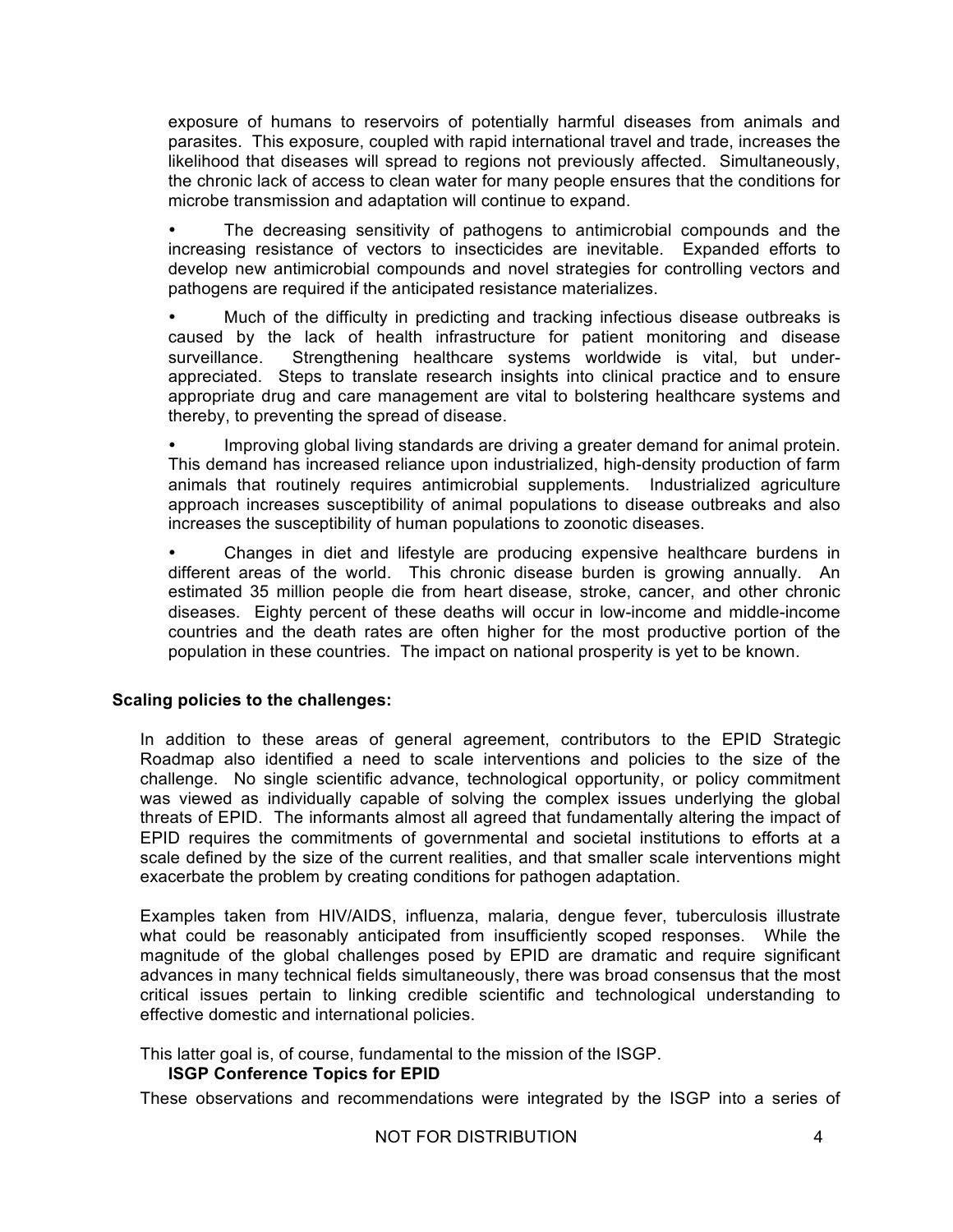EPID conferences to be convened over a two-year period at venues worldwide. The initial six EPID conferences focus on six separate thematic topics:

#### **Pandemics and Viral Mutations**

• Pandemic strains of influenza have been extraordinary burdens on human health and welfare. What order of magnitude change is required to ensure that the ubiquitous threats from new influenza strains are minimized? What combination of genomic mapping, zoonotic DNA sequencing, vaccine production innovation, environmental modeling, distribution of diagnostic capacity, sample sharing, cytokine manipulation, demographic understanding and comprehension of antimicrobial resistance is required to effectively combat pandemics in 21st century societies (e.g., H1N1)?

#### **Vaccine Technologies**

• Incorporating S&T advances, including the development of more effective and efficient vaccination technologies, remains central to all EPID strategies. The need to address policy issues that have stymied public and private sector investment in vaccine development is perhaps the most important issue blocking immediate improvements in infectious disease management programs.

#### **Surveillance**

• Current surveillance capabilities have been insufficient to detect or predict the development and spread of emerging human pathogens. Massive convergence in information technologies, new concepts and tools for data modeling and analysis, and increasing global telecommunication capacity can dramatically improve the global surveillance of infectious diseases and fundamentally transform the processes by which nations address the threats posed by EPID. The prospect of a rapid response infrastructure based upon real-time genetic monitoring of viral isolates is within reach for the first time.

### **Drug Resistance**

• The evolutionary pressures that lead to drug resistance demand multiple fronts be developed to attack pathogens. Novel approaches to the development of antimicrobials that can be applied against multiple pathogens could break the cycle of single drugs for single diseases. Changes to domestic and international policies that have stymied private sector investment in the development of new antimicrobials can increase the availability of new therapeutic options.

#### **Animal and Human Health: Zoonotic Diseases**

• More effective infectious disease prevention and mitigation strategies will require increased understanding of zoonotic pathogens. Since animal populations remain the largest reservoir of emerging infections in humans, predicting the changes and conditions for change in this reservoir is essential for protecting human health.

#### **Environmental Change**

• Scientific understanding of how changes in natural and man-made environments affect the emergence and spread of infectious diseases is at best limited, and often contradictory. While it has long been recognized that infectious diseases dynamics are intimately related to climate, the scale and diversity of the climate disruptions now occurring, and anticipated, has redefined the climate change/disease debate. By obtaining an in-depth understanding of the relationship between environmental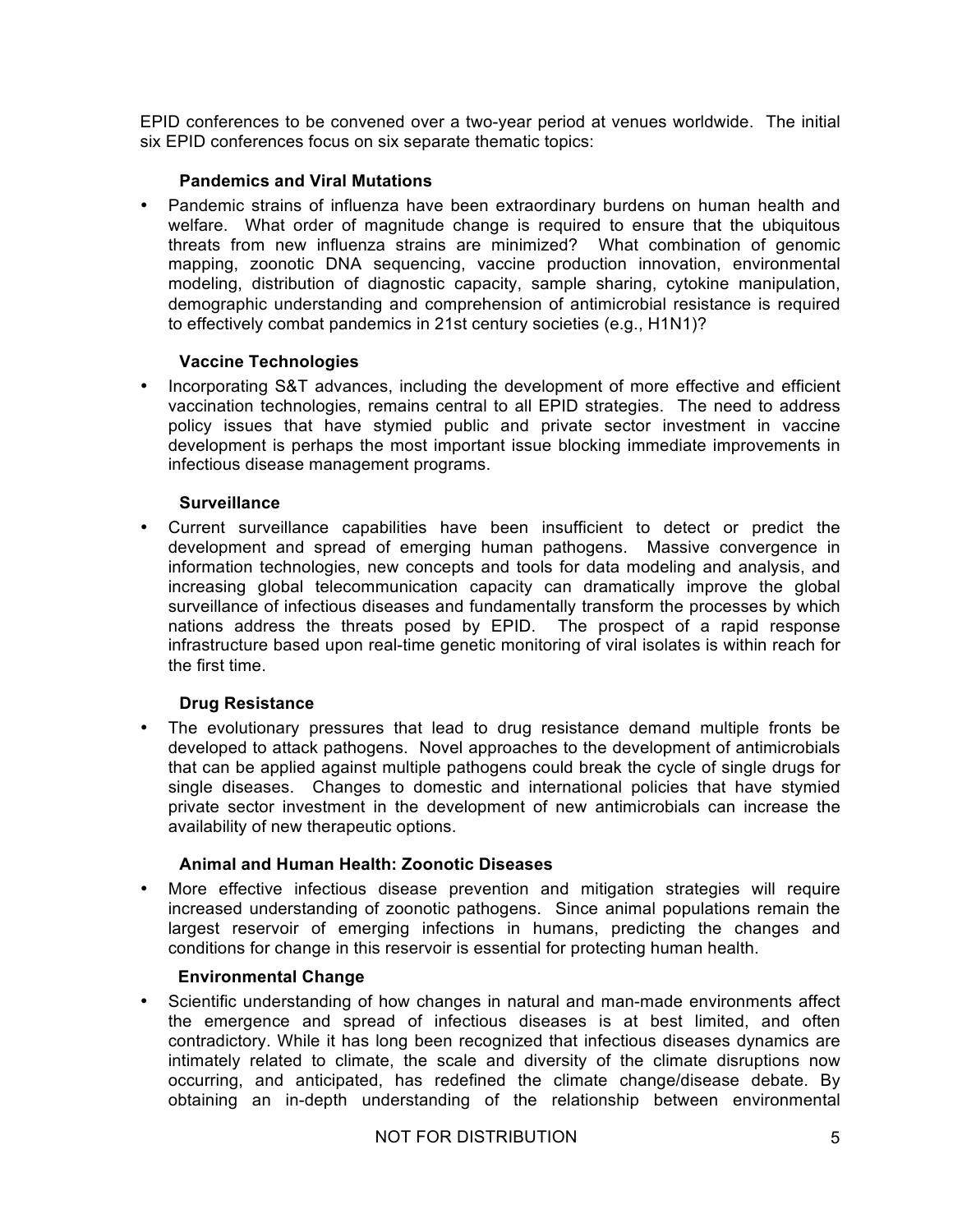conditions, infectious disease outbreaks and human health, policy makers are better positioned to make informed choices.

While these six topics form the basis of separate EPID conferences, it is recognized that there are overlapping aspects throughout and that conference topics over time could change as the need arises. Each of the initially proposed EPID conference is described in more detail below using current realities, scientific challenges and opportunities, and policy issues to illustrate the areas that can be anticipated to comprise the debates and discussions. New ideas are also likely to be raised as the conferences are organized and participants selected. In all cases, the ISGP seeks to develop an agenda that addresses the questions relevant to policy issues faced in each participating country as well as internationally.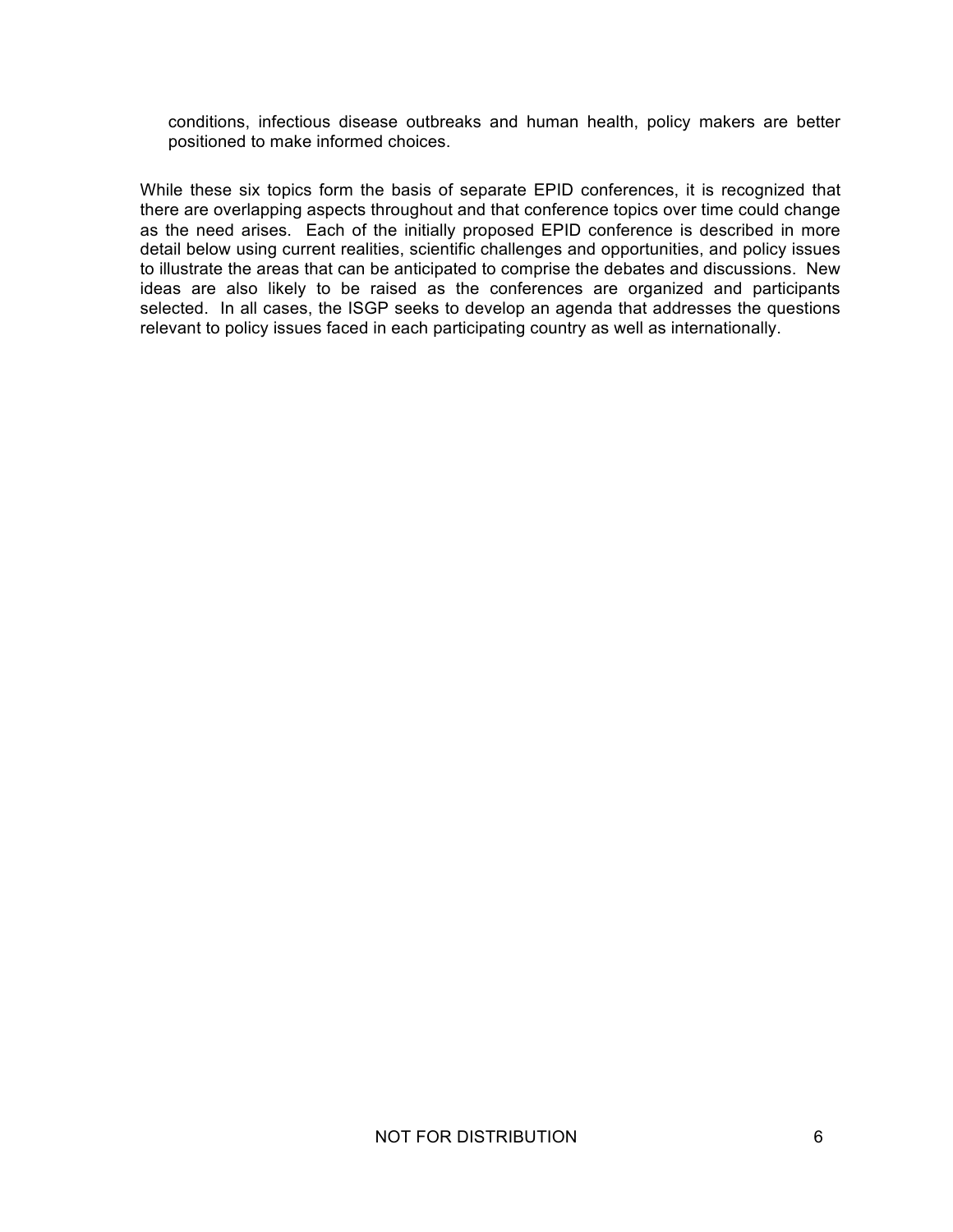## **ISGP Strategic EPID Roadmap Conference Schedule**

| <b>Date</b>               | <b>Title</b>                                                                                              | <b>Location</b>                                             |
|---------------------------|-----------------------------------------------------------------------------------------------------------|-------------------------------------------------------------|
| December<br>2009          | <b>ONE</b><br><b>Global Perspectives</b>                                                                  | Ventana Canyon<br>Resort, Tucson, AZ                        |
| October<br>2010           | <b>TWO</b><br>Emerging and Persistent Infectious Diseases:<br><b>Focus on Surveillance</b>                | <b>Airlie Conference</b><br>Center<br>Warrenton Va.         |
| May/June<br>2011          | <b>THREE</b><br><b>Emerging and Persistent Infectious Diseases:</b><br><b>Focus on Prevention</b>         | San Diego, Calif.                                           |
| October/November<br>2011  | <b>FOUR</b><br>Emerging and Persistent Infectious Diseases:<br>Focus on Mitigation                        | Europe<br>(UK, France, Italy, or<br>Germany)                |
| February/March<br>2012    | <b>FIVE</b><br><b>Emerging and Persistent Infectious Diseases:</b><br>Focus on Zoonosis                   | North America<br>(USA or Canada)                            |
| September/October<br>2012 | <b>SIX</b><br><b>Emerging and Persistent Infectious Diseases:</b><br><b>Focus on Environmental Change</b> | Europe or Asia<br>(UK, France, Italy,<br>Germany, or Japan) |
| January/ February<br>2013 | <b>SEVEN</b><br><b>Emerging and Persistent Infectious Diseases:</b><br><b>Policy Review Forum</b>         | <b>USA</b>                                                  |

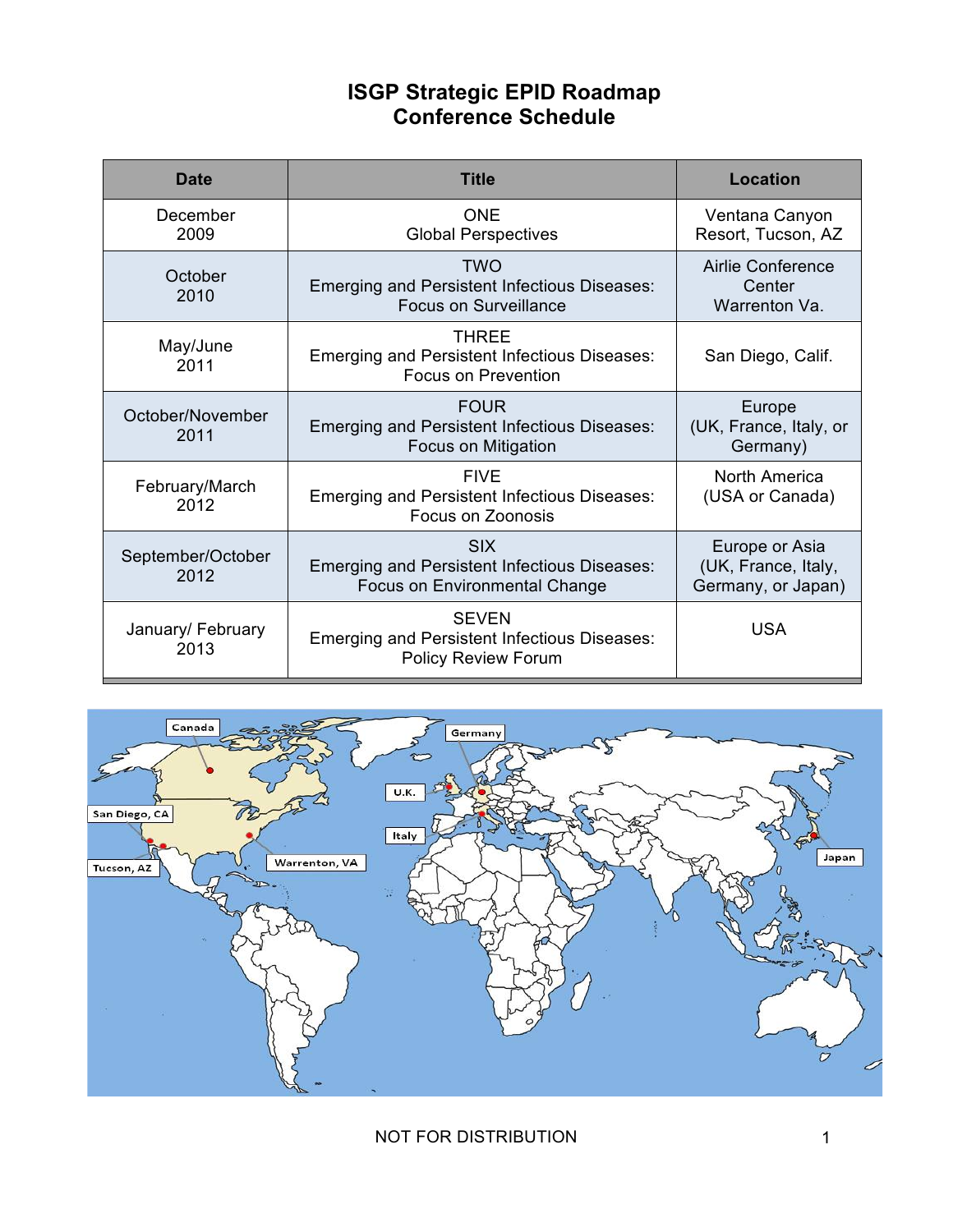**(This page intentionally left blank)!**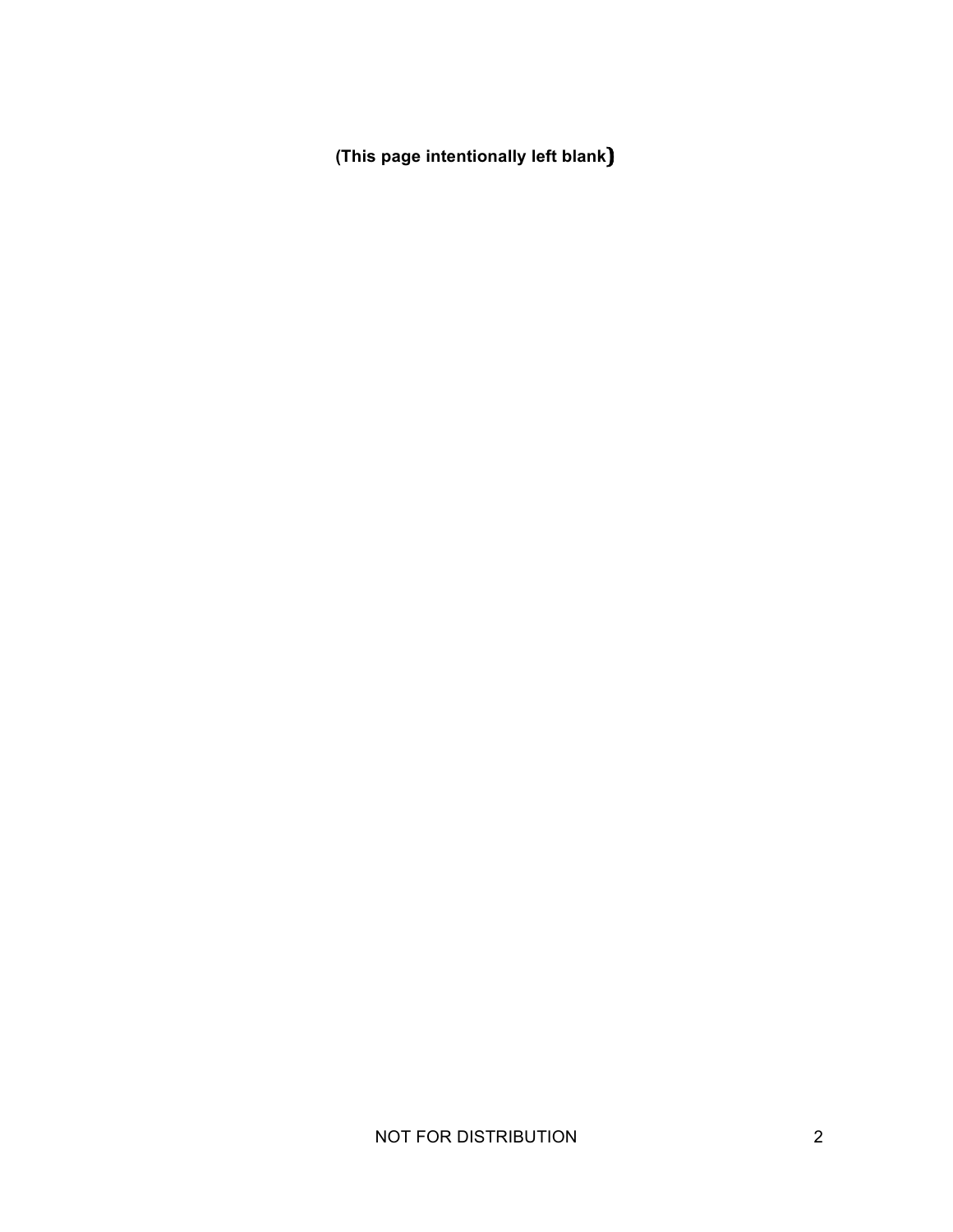

### **Pandemics & Viral Mutations**

Galvanized by the emergence in 1997 of a lethal strain of avian influenza (more than 50% of individuals with confirmed cases have died) many nations have developed pandemic preparedness plans. Additionally, countries have stockpiled antiviral medications, invested in vaccine research and production, and strengthened international surveillance efforts. In spite of these efforts, a novel 2009 influenza A virus (subtype H1N1; swine flu) outbreak that began in Mexico spread within months around the globe, thereby becoming the first pandemic of the 21st century. Few existing preparatory measures appear to have significantly changed the early course of the H1N1 outbreak.

As of September 2009 the severity of this 2009 novel H1N1 influenza virus is comparable to the seasonal influenza. By contrast, the 1918-19 influenza pandemic, also a swine flu, caused the largest number of deaths of any event in the last century, killing 50 million people worldwide. Humankind remains uniquely vulnerable to variations in the genetics of influenza viruses.

Many questions critical to effective influenza policy remain unanswered. What order of magnitude change is required to ensure that new influenza strains no longer threaten all aspects of global societal structure? Can the application of new scientific knowledge and technology significantly reduce the threat of influenza pandemics? Can improvements in sharing clinical samples (animal and human), the wider distribution of diagnostic tools, and an expanded analytical capacity improve front-line identification and timeliness of response? Can occurrence mapping, environmental modeling, demographics, and tracking of vectors and zoonotic pathogens improve prediction to acceptable levels of dependability?

#### **Current Realities**

- The inability to assess how mutations of the influenza genome will change the lethality and/or the transmissibility of different strains significantly limits effective mitigation strategies.
- Neither scientific knowledge, nor technological innovation, nor societal responses appear to have significantly protected us from the H1N1 influenza pandemic. The single best predictor of the severity of an outbreak remains the genetic composition of the virus, information generally available only after the onset of the disease.
- High-density production of farm animals increases the susceptibility of animal disease and increases its potential zoonotic transfer to human populations (e.g., influenza). The transmission of the 2009 H1N1 between swine and humans, and the continuing circulation of H5N1 influenza virus in bird populations, illustrates the importance of monitoring and tracking the spread of influenza virus in animals, both domestic and wild.
- Due to their lengthy production times, current egg- and cell-based vaccine technologies remain inadequate for early prevention of viral transmission. Vaccine production cycles are longer than the time it takes for a pandemic influenza strain to spread worldwide.
- A global vaccination effort would be extremely difficult to implement due to limited vaccine production and distribution, the complexity of determining the needs of different countries, and the practicalities of monitoring large populations for negative effects.
- The absence of inexpensive diagnostic kits capable of rapid, point-of-care detection and identification of influenza prevents effective management of influenza outbreaks and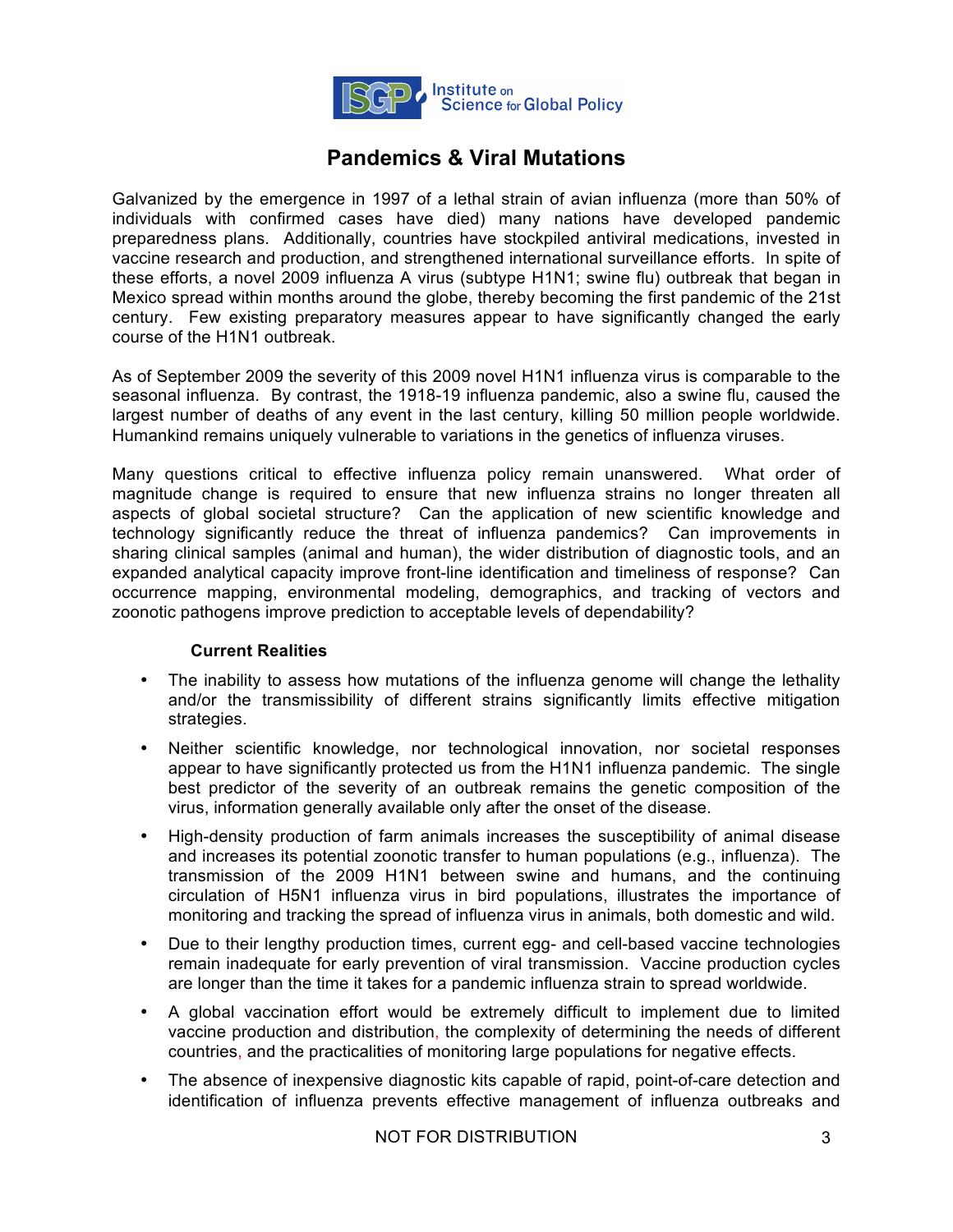hinders effective disease surveillance.

• The rapidity with which the influenza virus is able to develop resistance to antiviral compounds threatens to reduce the utility of the few antiviral drugs available.

#### **Scientific Challenges and Opportunities**

- Better understanding of the genetic basis for influenza transmission (e.g., human to human and animal to human), virulence, and antiviral resistance can lead to tailored and more effective control measures. Expansion of research in these areas can provide more practical options for combating early stages of the pandemic.
- Improving the surveillance of agricultural and wild animal reservoirs of the influenza virus improves the potential for their detection prior to human infection.
- Greater emphasis on research and development of inexpensive and effective vaccines targeted at meat and poultry populations can help mitigate the spread of influenza from zoonotic reservoirs.
- Combining results from operations research and a practical understanding of distributed analytics with real-time genetic coding of clinical isolates promises for developing a more effective rapid-response infrastructure for pandemics.
- Pre-pandemic vaccination programs, individual inherited susceptibilities and health status (e.g., co-infections, age, nutrition, and other chronic diseases) play important roles in the transmission and severity of influenza infection. Integrated analysis of these factors can enable improved outcomes from existing health care delivery options.
- Industry and academic research and development efforts aimed at producing novel influenza antiviral compounds are needed ensure that efficacious medicines are available to help mitigate the impact of novel influenzas prior to vaccine availability.
- Improved understanding of the potential role of pre-pandemic vaccinations could improve targeting of new and/or limited supplies of vaccines.

- What integrated international regulatory capacity will be required to succeed with a universal global vaccine and vaccination program?
- How can personal genetic data be protected while creating a global influenza surveillance system focused on determining pre-existing exposure to novel strains?
- What agricultural practices can be modified to develop a sufficiently robust protective system for human health? Must turkey, duck and pig production be separated? Can new bio-security measures contribute to better management models for animal facilities?
- How should infectious disease research priorities be adjusted to address the bio-security threats believed to exist to human health? Two specific bio-security threats, anthrax and smallpox, have received the largest US dollar support in the last ten years while other equally, or more, dangerous infectious diseases have received less funding.
- What are the complementary drug and vaccine development efforts (pneumonia, childhood respiratory diseases) needed to break the cycle of mortality associated with influenza?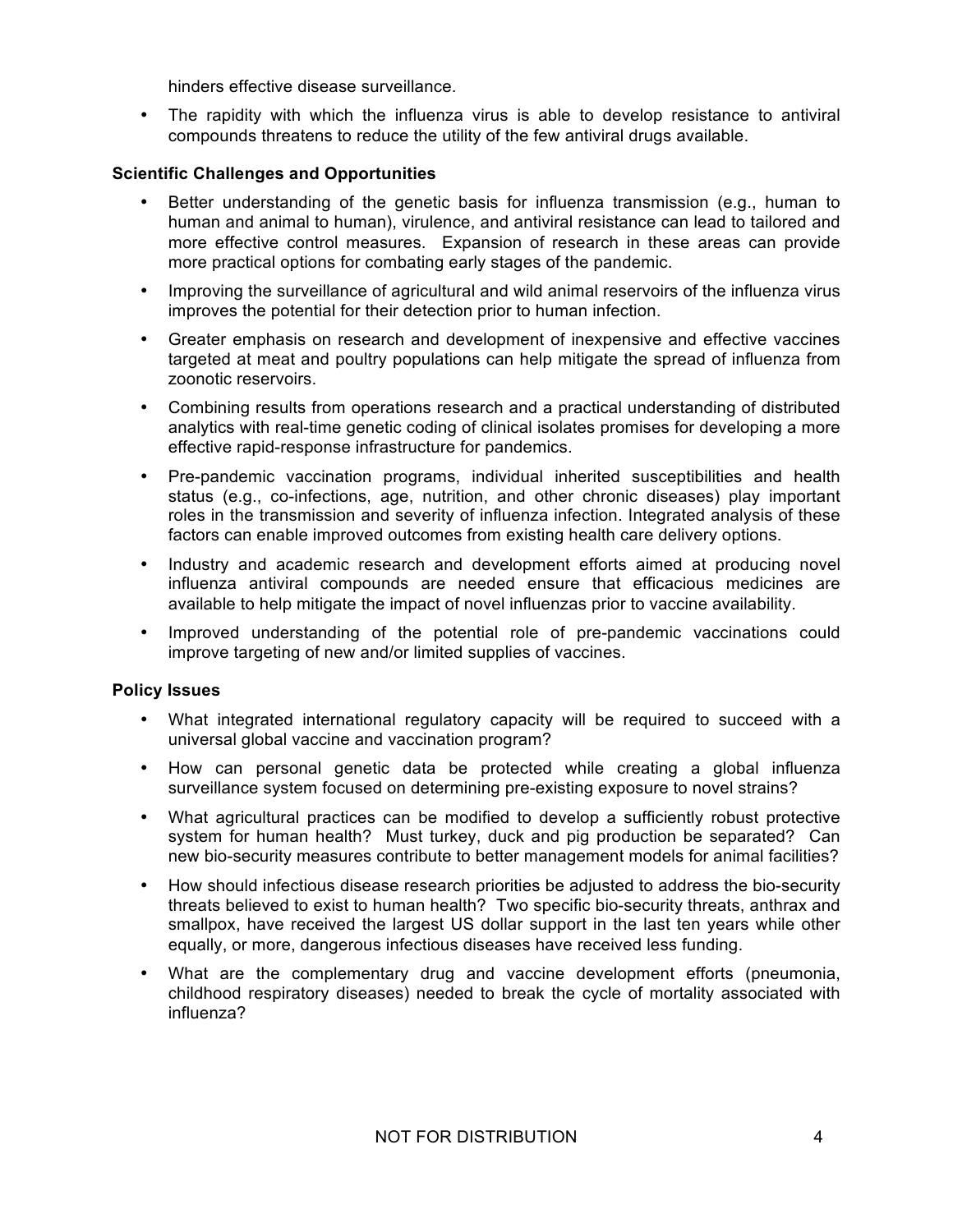

### **Vaccine Technologies**

Vaccination has proven to be a safe, cost-effective option for dramatically reducing death and disability associated with infectious disease. Vaccination saves millions of lives each year by preparing the immune system to respond to pathogens before an infection becomes debilitating or life threatening. To date, the majority of vaccines have been formulated using attenuated (reduced virulence) versions of the live organism. These are administered to at-risk populations through one or more rounds of immunization, with special attention to people who are immunocompromised. There are more than 50 licensed vaccines for 24 infectious diseases worldwide.

Traditional vaccine development and production processes have limitations and the current development picture for new vaccines is not encouraging. There is currently no vaccine for HIV despite considerable investments in its development; only three vaccines are undergoing clinical trials for neglected tropical diseases (hookworm, leishmaniasis and schistosomiasis); and a single candidate vaccine to prevent malaria has just entered Phase III clinical trials.

Advances in basic and applied biomedical sciences can significantly improve the development of new vaccines and transform the processes by which nations use vaccination programs as a counter to pathogens.

#### **Current Realities**

- The lengthy development process for vaccines often prevents vaccination from being a component of mitigation or prevention strategies for newly emerging infectious diseases.
- For the foreseeable future, research and development of vaccines will continue to be a for-profit endeavor. Private sector investment in vaccine development for developing nations is hindered by the lack of country-level data on disease burden and the absence of reliable information regarding country willingness and ability to adopt new vaccines.
- Effective vaccine development programs have been undermined by gaps in our understanding of the immune response system. Though widely recognized as factors impacting the immune system, the influence of co-infections (age, immune status, and nutrition) on the human immune system is not well enough understood to effectively shape infectious disease control efforts.
- Even if safe, effective and affordable vaccines were available, barriers exist in many developing nations that prevent the implementation of large-scale vaccination programs (e.g., political instability; an absence of vaccine refrigeration facilities; and few who can properly administer the vaccine). Currently the adoption of newly developed vaccines by developing nations lags far behind industrialized nations by approximately 15 years.
- Given the rapidity with which diseases spread, the inability of some nations to effectively vaccinate their populations endangers all nations.

#### **Scientific Challenges and Opportunities**

• Incorporating a greater understanding of the role that genetic differences and health status (e.g., co-infections, age, nutrition, and other chronic diseases) play in the immune system response can lead to more effective vaccination programs, and potentially tailored to the needs of individuals.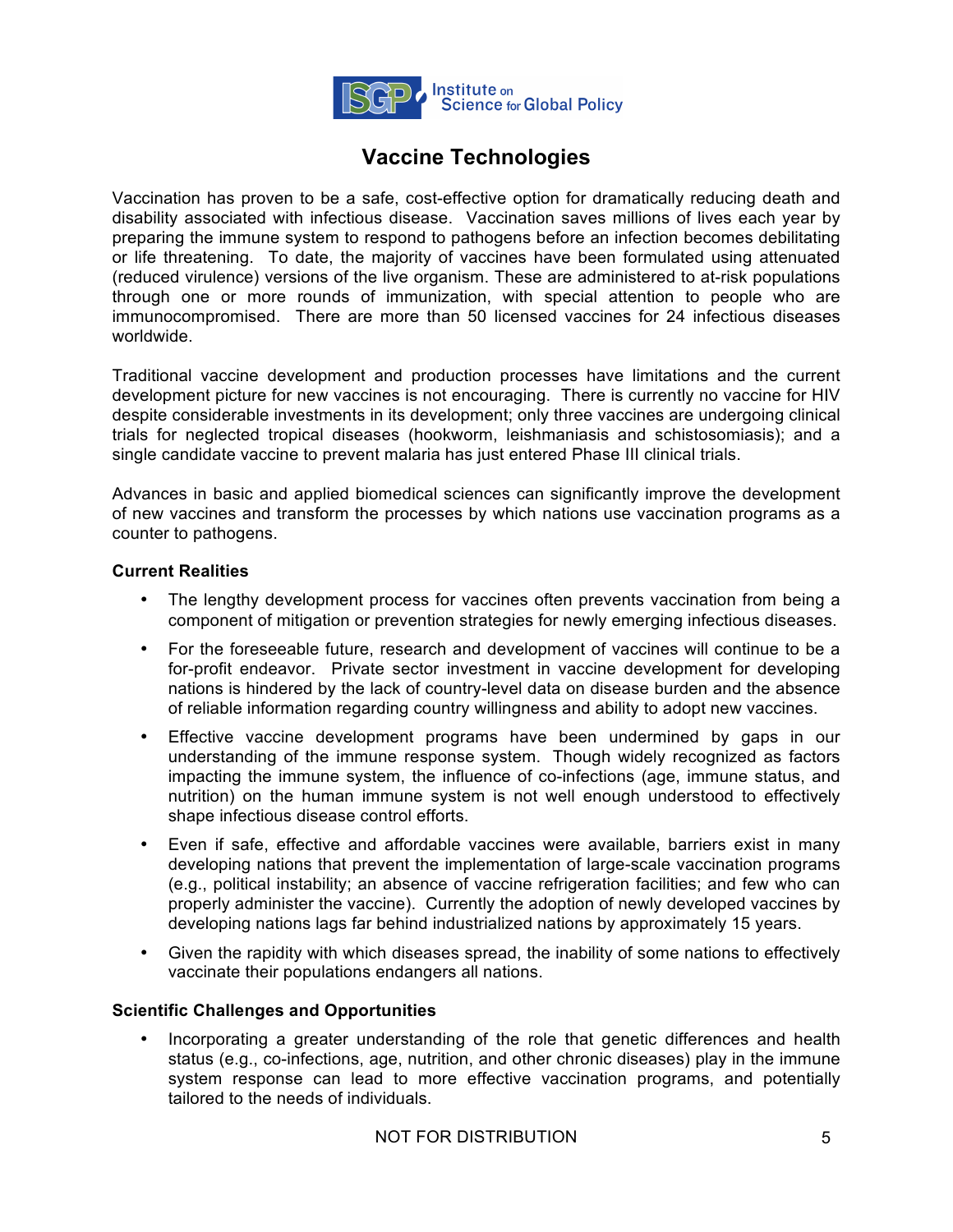- Improving disease surveillance and more accurately modeling country-level disease burden can improve the ability of the private sector to forecast demand. Such information can lead to greater investment in research and development of programs designed to address specific populations.
- Identifying the gene-based susceptibility to infection shifts the research and treatment focus to the individual and away from the vaccine/pathogen. Vaccines are useful and historically the correct approach, but attention to individual vulnerability is an important complementary approach yet to be fully used.
- Genomics and proteomics are research domains and techniques that unravel the nature of, and relationships between, genes and their protein products. These fundamental biological insights will influence vaccine technology research by decreasing both the costs associated with new, even individually tailored, vaccines and their production times. Speeding the incorporation of advances from research on genes and the basic proteins that control human characteristics into the development of vaccines could decrease the cost associated with the development of new and/or improved vaccines by getting to market more quickly.
- Advances in basic, preclinical and clinical studies of potentially revolutionary new vaccine technologies (e.g., DNA vaccines, universal influenza vaccines, etc.) are needed to understand the impact that these technologies may have on future vaccine development activities.
- Improving vaccine delivery and administration technologies can decrease the cost and logistical burden of vaccine programs and result in more rapid utilization of newly developed vaccines in developing nations. Immune response boosting adjuvants, stabilizing agents that mitigate the need for refrigeration, and alternative routes of administration are examples of potential technologies that could dramatically reduce the cost of large-scale vaccination programs.

- Public skepticism about vaccine safety has grown substantially in the past two decades. How can scientists and policymakers demonstrate to the public an accurate understanding of the safety and efficacy of vaccines, and thus avoid the re-emergence of preventable diseases (e.g., measles, mumps) through the underuse of vaccines?
- Manufacturers are reluctant to invest in new vaccine strains due to small potential markets. How can the uncertainty of adoption of new vaccines in developing nations be overcome? Can the availability of country-level data be improved to a level to ensure the development of new vaccines by the private sector?
- Can the lack of public health immunization infrastructure in many parts of the world be overcome to ensure a broad based capability to provide vaccines safely all across the globe?
- Which organizations can lead to the development of secure systems for sharing of personal genetic data that will enable the development of next generation vaccines geographically tailored to genomic variations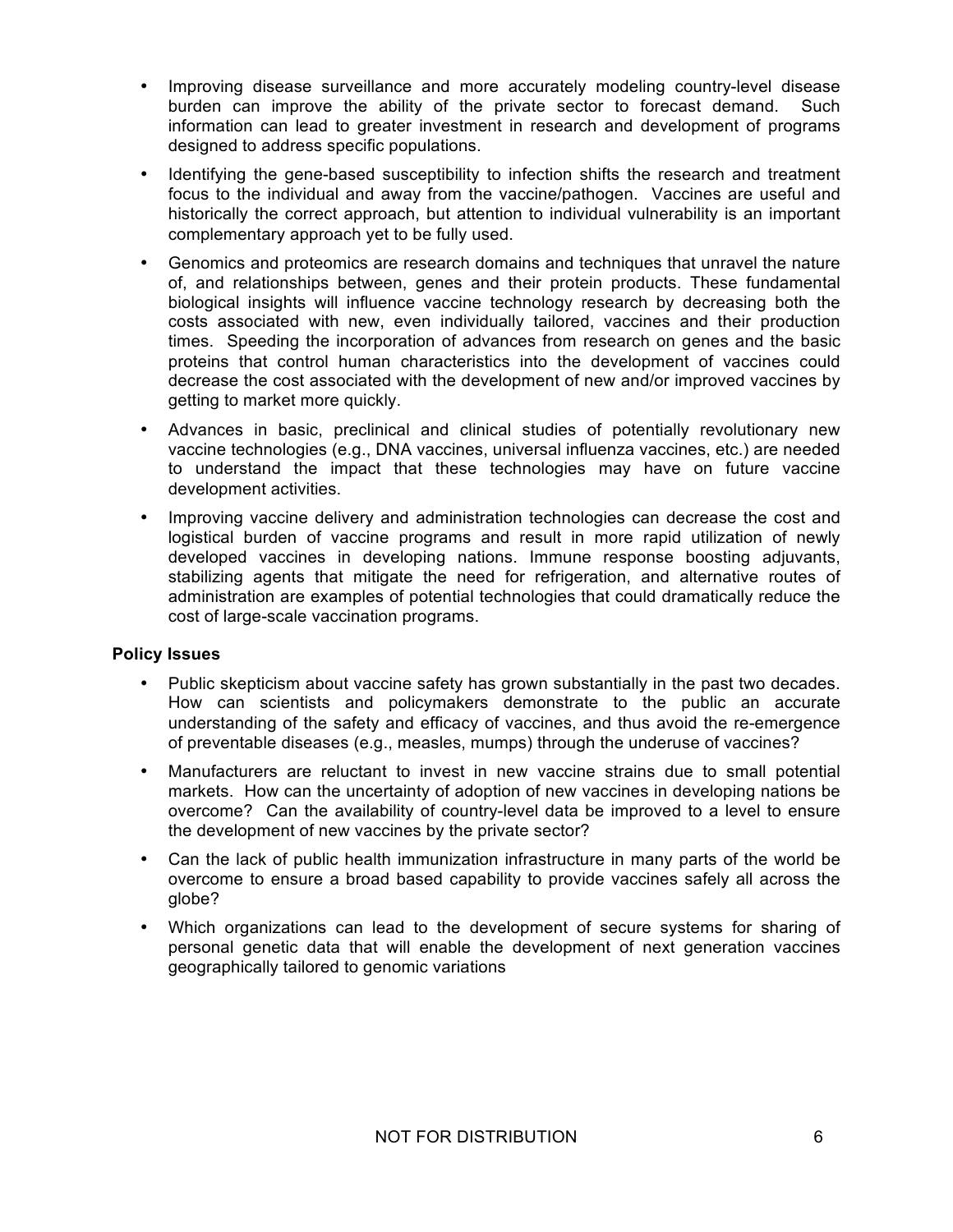

### **Surveillance**

Epidemiological reviews of recent infectious disease outbreaks consistently highlight gaps in surveillance of emerging infectious diseases. The SARS outbreak clearly illustrates the need for better early-warning systems, and descriptions of the ongoing H1N1 influenza outbreak have stressed the weakness in surveillance systems' abilities to detect the magnitude of an epidemic at the outset. Without this type of surveillance-based information regarding disease progression, interventions and policies essentially develop from guesswork and thus, have the potential to do more harm than good.

Surveillance enables visualization of current patterns in disease progression. When studied further, these patterns offer insight into the pathogenic movement of the disease in question. Additionally, establishing interdisciplinary insight into future disease threats through varied sources of data, such as diagnostic laboratories, veterinarians, food distributors, or school absenteeism records, etc., can enhance these surveillance systems. These data help validate overarching societal decisions and thereby, create confidence in the comprehensive policies needed to contain pandemics.

#### **Current Realities**

- Currently, the global surveillance system is inadequate to justify large-scale decisions in response to disease outbreaks. There are too many areas of the world without coverage, too few links between animal and human health observations, and too few diagnostic tools available in all settings. Even though technologies exist, too few have been deployed.
- Successive new outbreaks (HIV, SARS, influenzas) have been missed, or characterized so poorly, to have undermined and misdirected response efforts.
- Current epidemiological and disease surveillance efforts are not aligned to adequately address the impact of global climate change on the spread of pathogens and vectors.
- Integration of information technologies, new tools for data analysis, and increasing global telecommunication capacity have been used to improve and expedite a number of commercial and scientific activities including the marketing of drugs, economic surveillance, fraud detection and scientific discovery. However, the application of geospatial information acquisition and its transfer to disease surveillance and mitigation has not been optimized. Many such technological advantages have yet to be utilized within the surveillance community.

### **Scientific Challenges and Opportunities**

- Improving disease surveillance, and especially obtaining more accurately modeling for country-level disease burdens, can improve the ability of government agencies and the private sector to forecast demand for many aspects of disease control (e.g., vaccine production and distribution).
- The ability to identify and characterize potential sentinel events, such as the honey bee colony collapse and the unusual respiratory illnesses in restaurant staff handling live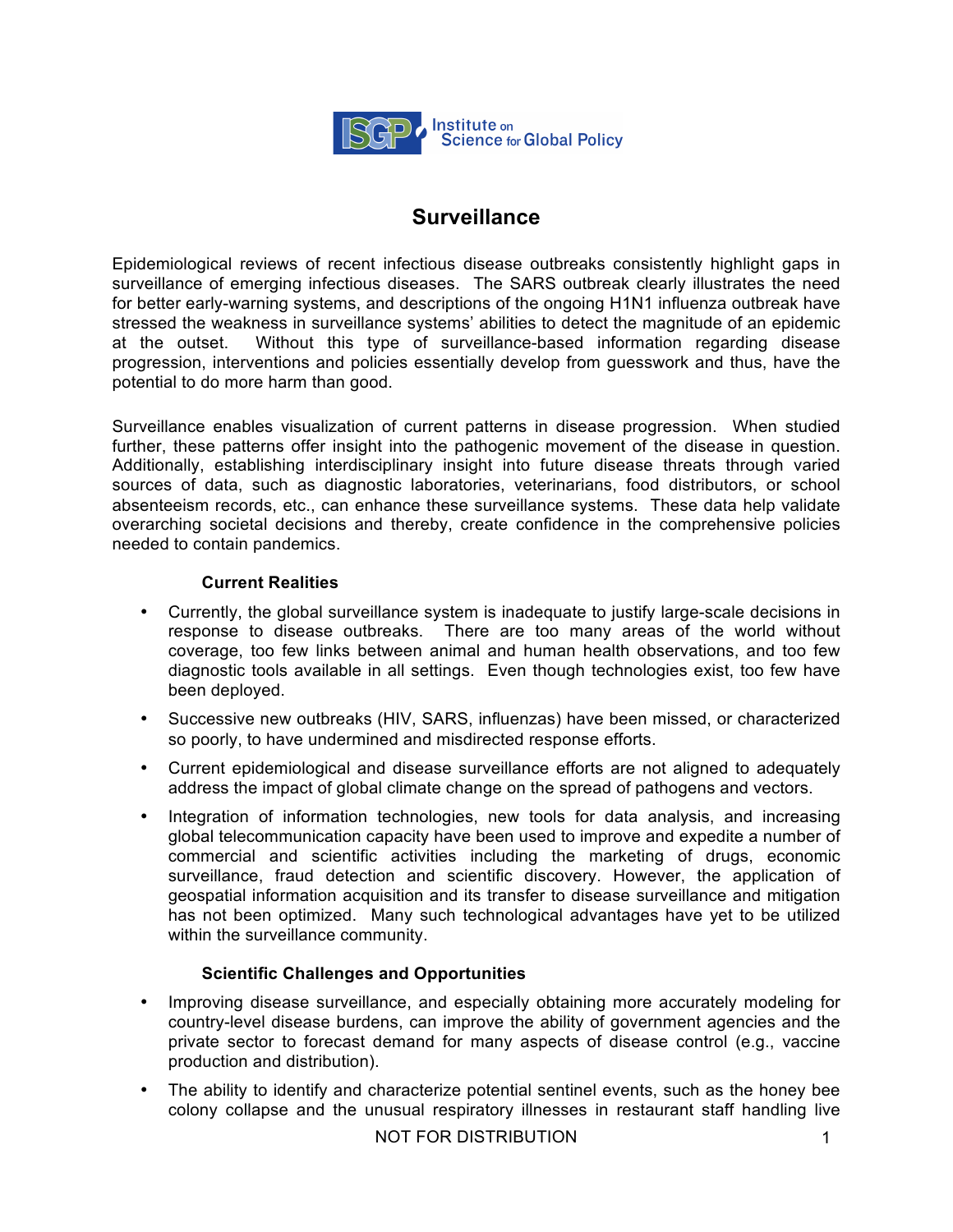animals prior to spread of SARS, would help to integrate disease information from animal and human health surveillance.

- Fully exploiting new mathematical modeling and analytical capabilities being developed in conjunction with massive computing complexes could advance our understanding of pathogens spread.
- The incorporation of available geospatial data with disease surveillance data would significantly improve the effectiveness of the global surveillance system. There are good S&T options to support such integration into public health planning.
- Developing rapid and inexpensive diagnostic tests for antimicrobial susceptibility is a critical need. These tests could promote the appropriate utilization of available antimicrobial compounds as well as significantly improve the ability to conduct effective surveillance of antimicrobial resistance.

- Has the experience with SARS been widely appreciated enough to ensure a new era of international and scientific collaboration? Have these events made it clear that rapidly obtaining accurate information on sentinel biological, epidemiological, and changing environmental conditions is vital to national and international security? Will the new International Health Regulations encourage further lowering of legal, trade and other regulatory barriers to sharing such vital information across borders?
- How can the burden of the cost for surveillance be better distributed to ensure greater integration of human and animal health data? Will adding the cost burden to the food production system undermine safety efforts? As the increasing price of food production alters the nutritional status of poorer countries and increases the spread of disease, how are controls over food safety affected?
- Are diplomatic communications attuned sufficiently to the global spread of disease to ensure the early warning of outbreaks can be shared without inducing panic or economic sanctions? How can these communications through diplomatic channels lead to earlier actions to halt spread at the source?
- Surveillance without the ability to respond can become an issue of equity of access to resources. What pre-pandemic polices are useful in promoting broad access to the resources across borders needed to protect all nations?
- How can improved surveillance systems be connected to the development of infrastructures that use the information effectively to mitigate the emerging or persistent infection?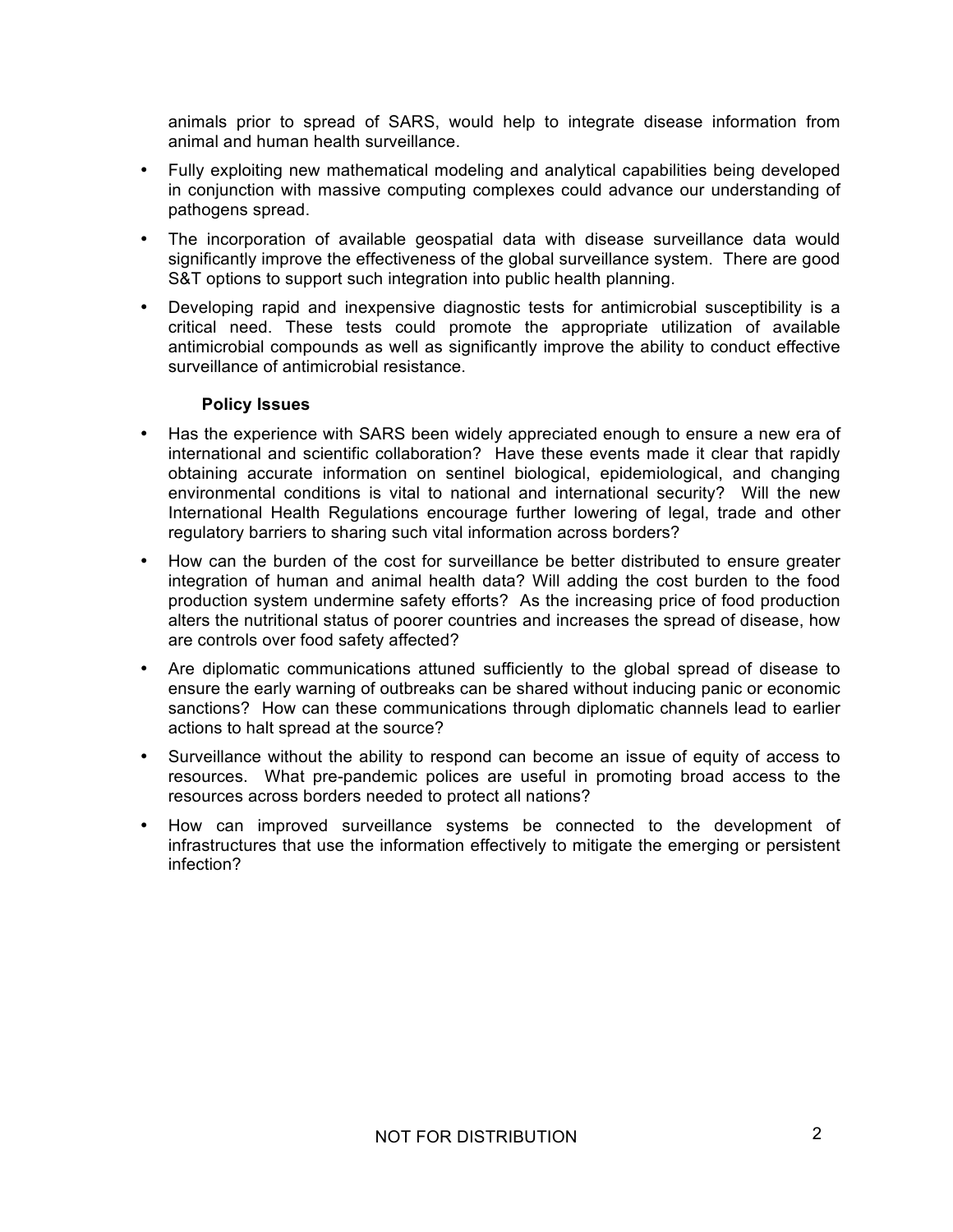

## **Drug Resistance**

Bacteria, viruses, fungi, and parasites all have the ability to develop resistance to pharmaceutical agents. The evolution of drug resistance is a natural phenomenon exacerbated by abusive of antimicrobial drugs, poor patient observance, and poor quality of available drugs. In many industrialized nations, the declining efficacy of antibiotics and other antimicrobial drugs causes significant loss of life and heavily taxes the health-care infrastructure. The estimated annual cost in the United States associated with antimicrobial resistance is at least \$5 billion, and in the European Union (EU) the costs of methicillin-resistant *Staphylococcus aureus* (MRSA) alone exceed the entire EU budget for antibacterial research programs.

The impact of drug resistance in developing nations is even more profound. Globally, HIV/AIDS, malaria and tuberculosis combine to account for the largest number of deaths from infections. Each of the pathogens responsible for these illnesses has developed resistance to what were once considered first-line antimicrobial therapies.

Pathogens and disease vectors are not restricted by political and regional boundaries. The evolution of drug resistance in one area can threaten the global effectiveness of therapeutic compounds elsewhere. In the late 1950s and 1960s, chloroquine-resistant *Plasmodium falciparum* emerged on the Thai–Cambodian border and subsequently spread over most of the globe, rendering an effective and inexpensive therapy essentially useless. Research and development on new antimicrobial agents has not kept pace with the decreasing efficacy of currently available pharmaceutical products. The declining efficacy of antimicrobial compounds and the dearth of new drugs are fundamentally degrading the ability of nations to address the threats posed by EPID.

#### **Current Realities**

- Decreasing pathogen sensitivity to antimicrobial compounds and increasing vector resistance to insecticides results in both the spread of and increased morbidity.
- The increasing demand in developed countries for meat products has increased the reliance upon the industrialized, high-density production of farm animals whose health is routinely reliant on antimicrobial supplements. The extensive use of antibiotics in animal production increases the likelihood of the development of drug resistance.
- Predicting the paths of pathogen resistance is neither simple nor directly related to previous use of particular antimicrobial therapies. In the 2008-09 seasonal influenza strain there was greater than 95% resistance to Tamiflu in countries without extensive prior usage of the drug.
- The importance antimicrobial resistance in many communities is exacerbated by (i) the spread of vectors (e.g., mosquitoes, ticks and rodents), (ii) changes in the distribution and abundance of pathogens, and (iii) human migration.
- Current capacity to track the global spread and distribution of antimicrobial resistance is inadequate due the large variety of pathways and number of pathogens to be monitored.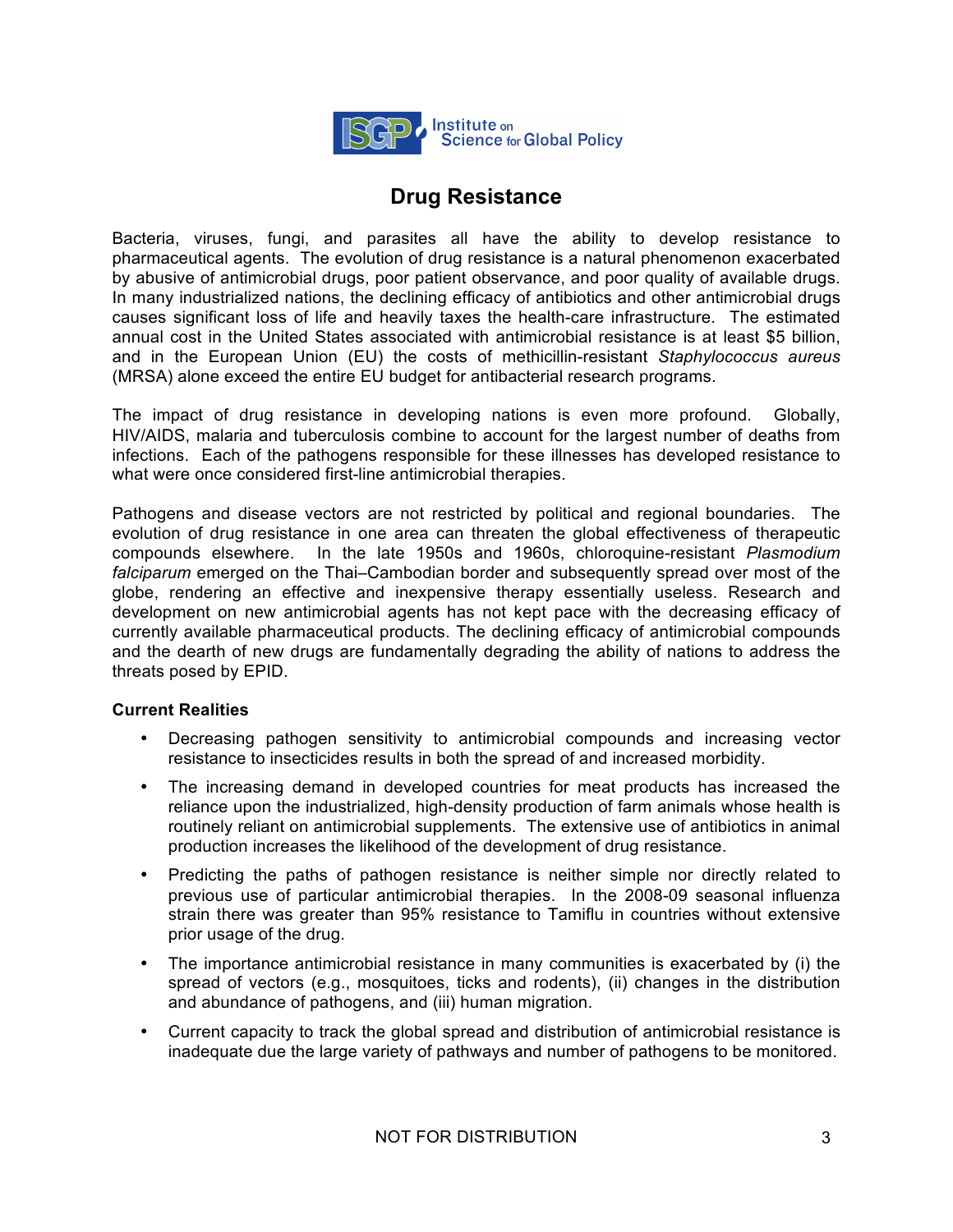#### **Scientific Challenges and Opportunities**

- Improving our understanding of how developed resistance occurs *via* the transfer and dissemination of resistant genes spreads from one organism to another is a key component of combating drug resistance.
- Surveillance of antibiotic resistance is critical to provide early warning of emerging disease problems. This includes monitoring changing patterns of resistance, and the ability to routinely evaluate prevention and control measures.
- Incorporating a greater understanding of the role that genetic differences and health status (e.g., co-infections, age, nutrition, and other chronic diseases) play in immune system response can lead to tailored and more effective use of antimicrobial therapies.
- Increased efforts to identify and develop novel technologies, (e.g. blood spectrum antimicrobials) need to be encouraged and supported. Such novel discovery methods can minimize disease infection, speed the onset of adaptive immunity, or otherwise boost human immune function.

- For the foreseeable future, research and development of new antimicrobial drugs will continue to be a for-profit endeavor. Private sector investment in antimicrobial development is hindered by regulatory, financial and liability concerns.
- What is the best process for ensuring international synchronization of governmental recommendations regarding antimicrobial use? Are the differences between nations in recommendations about appropriate medical use of antimicrobial drugs fostering conditions for adaptation and the development of resistance? For example, are the varieties of government policy statements about the use of antiviral drugs in the current H1N1 outbreak confusing the public, and could they increase the likelihood for resistant strains to circulate unnoticed?
- How can there be increased coordination at the national and international level regarding the harmonization of antimicrobial biomarker discovery? Will the development of novel animal models and in vitro technologies lead to decreases in the cost and risk associated with product development? Can the use and validity of surrogate markers in clinical trials improve the development and approval of novel pharmaceutical products?
- What are the best options for promoting investment by the pharmaceutical industry in the development of new antimicrobial compounds (tax incentives; guaranteed markets; supplemental intellectual property protections etc)?
- How can the global burden of cleaning microbial compounds from the waste stream and water systems be shared?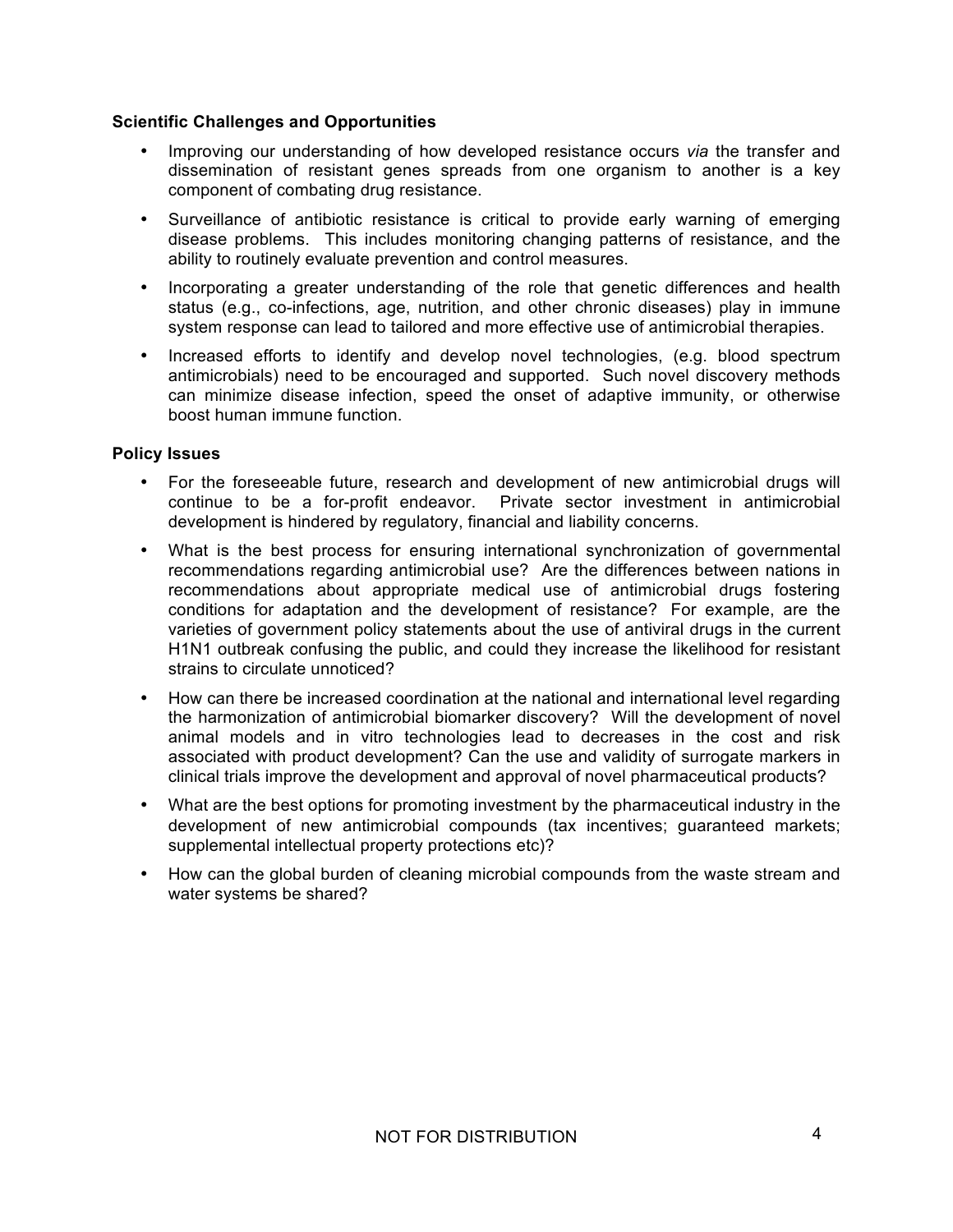

### **Environmental Change**

Scientific understanding of how changes in natural and man-made environments affect the emergence and spread of infectious diseases is at best limited, and often contradictory. As the effect of human induced environmental changes (urbanization, the availability of water and food resources, deforestation, changes in ocean chemistry and the frequency and severity of natural disasters) becomes clearer, it is expected that we will increasingly encounter an array of infectious diseases that have greater impact on human health. By obtaining an in-depth understanding of the relationship between environmental conditions and human health, policy makers are better positioned to make fully informed choices.

While it has long been recognized that infectious diseases dynamics are intimately related to climate, the scale and diversity of the climate disruptions now occurring, and anticipated, has redefined the climate change/disease debate. For example, water, both in excess and scarcity, is closely tied to many infectious diseases. It is evident that the global water supply, already taxed by rising populations, faces extreme threats from changes in precipitation patterns thought to be part of climate change. Attention to effectively managing the quantity and quality of current water supplies could mitigate the magnitude of future infectious diseases, at least as it relates to water.

As the environment alters the infectious disease patterns we have historically experienced, existing health infrastructures will be challenged in new ways. Health systems unable to manage the burden of existing infectious disease will be the least able to protect their citizens from those disease outbreaks connected to global climate change. We do not yet understand in detail how the range of anticipated environmental disruptions will affect infectious diseases, but it appears clear that environmental changes will play a major role in influencing the severity and spread of disease worldwide.

#### **Current Realities**

- The speed and magnitude of the global environmental changes occurring today will have consequences for infectious diseases. Currently, the limited understanding of how environmental changes will impact diseases inhibits policy makers' ability to determine the most effective public health solutions to infectious disease challenges.
- The focus of environmental studies has been on diseases occurring primarily in local areas. The results have provided insights into developing effective disease prevention strategies within these confined communities. For example, satellite images of a neighborhood in a Kenyan city allowed health workers to find clusters of malaria incidences and target those areas for treatment, reducing the overall rate of infections throughout the community. This also allowed the environmental conditions contributing to these "hot spots" to be better understood, thereby also revealing some of the root environmental causes for infections.
- Although poor sanitation, due largely to a lack of clean water, presents one of the most critical present day environmental challenges in the fight against infectious disease, the technology needed to produce larger quantities of clean water is readily available. The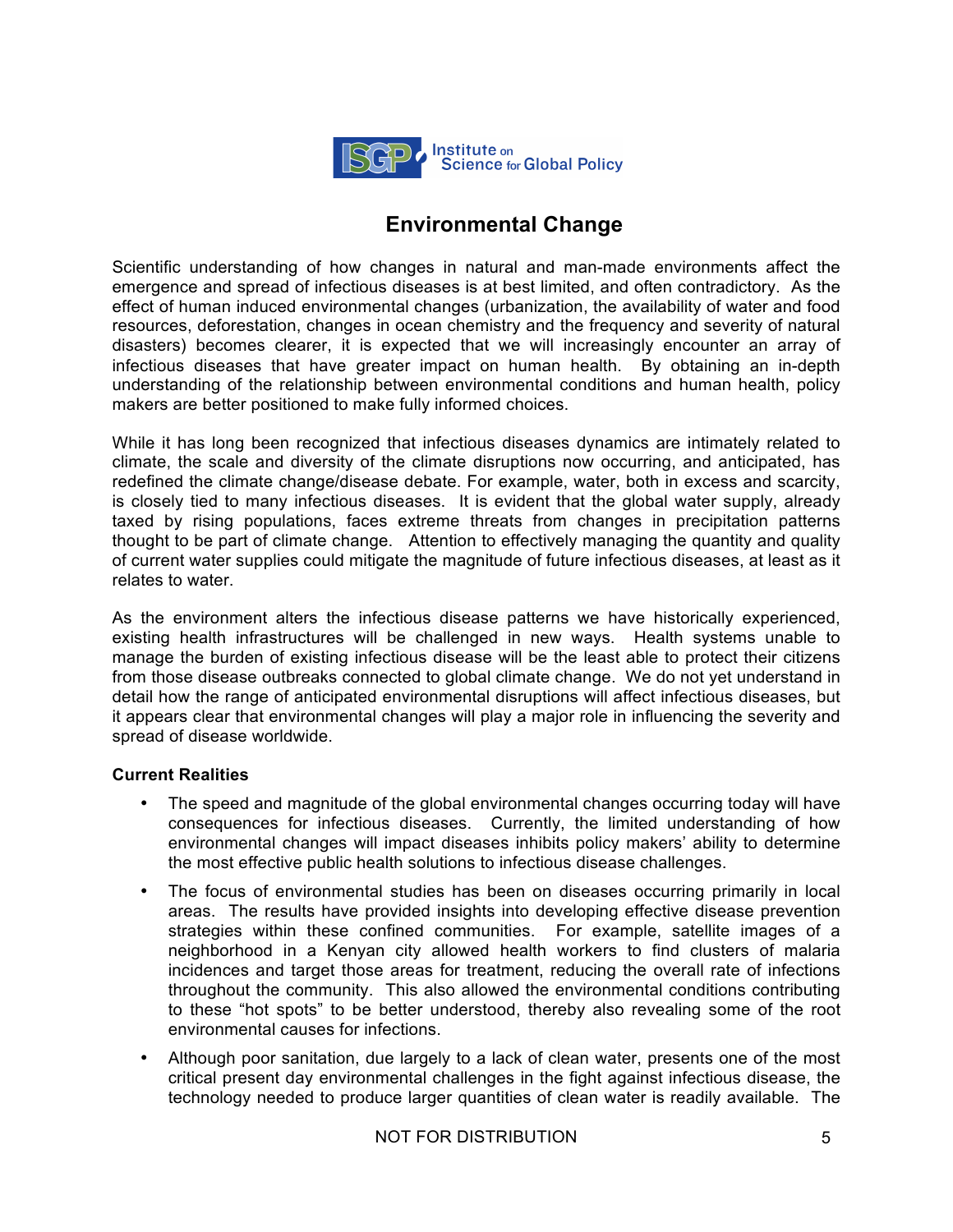political will to incorporate these capabilities into communities remains a significant barrier to improving human health.

#### **Scientific Challenges and Opportunities**

- With the widespread availability of geographic information software, scientists are helping local communities map how environmental factors are changing the spread of infectious diseases and developing targeted public health solutions. However, the public health data and epidemiology skills essential to the analysis are frequently difficult to locate and apply.
- The general infectious disease risk can be understood in part by studying specific environmental factors. For example, in the United States the prevalence of lyme disease was assessed through field research, and combined with NASA Earth-observing data on climate variables. Models were developed to map where lyme disease would likely become prevalent in the future under various climate change scenarios while recognizing that the severity of the disease is often largely determined by climate. Unfortunately, there are few evidence-based studies of this kind.
- Changes to the global climate will result in new patterns of storm severity, droughts and flooding. Infectious disease epidemics frequently follow natural disasters, which Infectious disease epidemics frequently follow natural disasters, which increase exposure to disease, while at the same time reducing access to medical treatment. Research into understanding extreme weather patterns and modeling them can improve the predictive capabilities of existing models, thereby providing better warnings and more quickly repair the damaged infrastructure affecting disease control.
- While it is known that various environmental factors have complex and interacting (nonlinear) relationships with appearance and severity of infectious diseases, there is little quantitative understanding of these relationships. Mathematical methods from other disciplines (e.g., optics, bio-informatics) are available to quantatively model these phenomena and to provide new insight into anticipating how climate change affects disease detection and control.

- Currently, the satellite images and geospatial data required for environmental research are often costly and difficult for researchers to obtain. Can improving access to these data and reducing cost barriers to the distribution of data for research accelerate the pace of discovery in this field? Can new international data-sharing standards be developed with the speed required to enable effective research?
- Understanding the environment-disease relationship at the local level requires a commitment to obtaining credible information on the epidemiology of disease occurrence. Can local information be provided to policy makers on the infectious disease consequences of actions that alter the environment, such as infrastructure projects, natural resource extraction, and energy production?
- Climate change also affects diseases of animals and, therefore, the human food supply. What is the correct balance of policies to ensure the safety of the food supply while enhancing disease monitoring?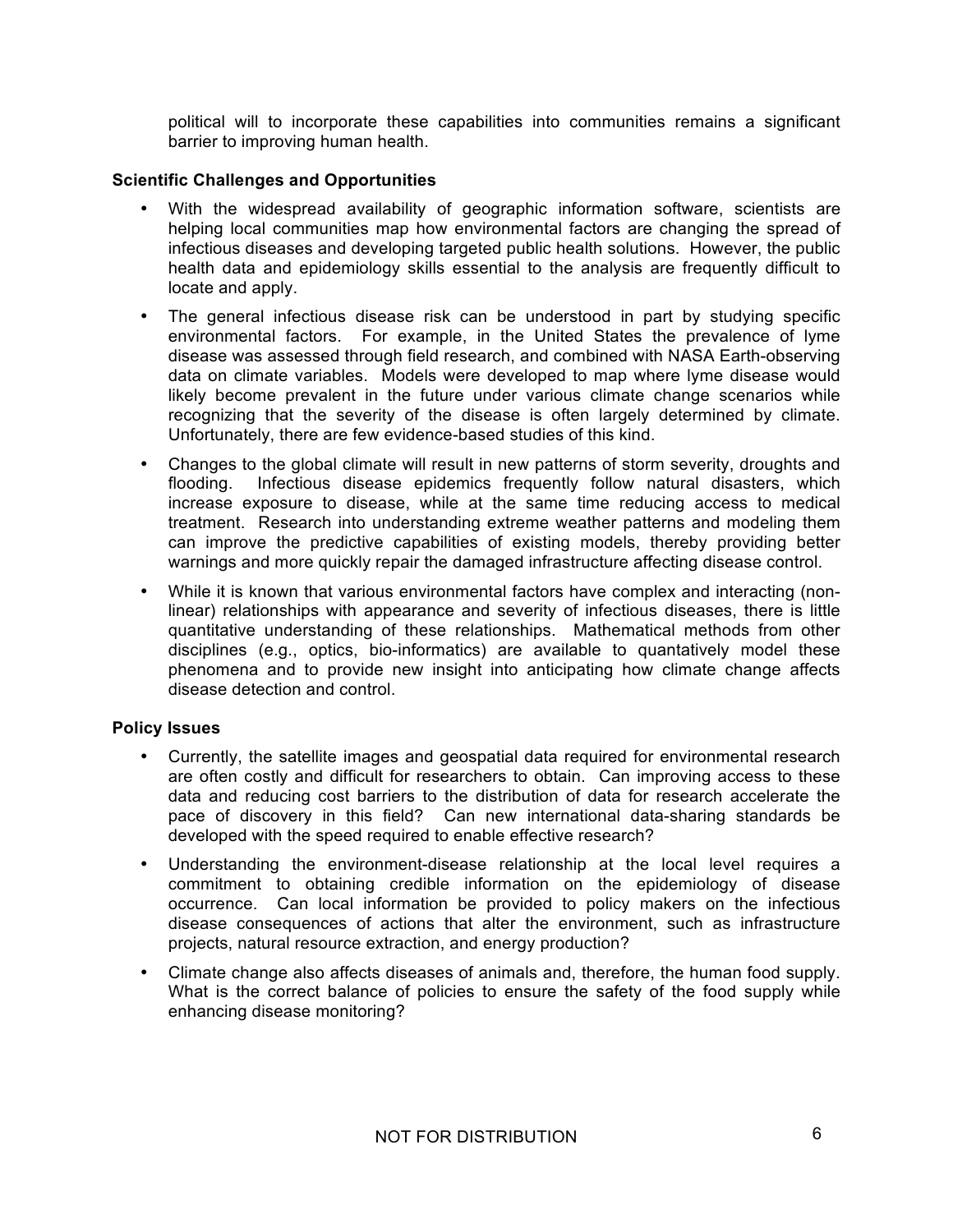

### **Animal Health and Human Health: Zoonotic Diseases**

The majority of emerging diseases infecting humans today are zoonotic in origin, i.e., infections spread to humans by animals. More than 60% of all human pathogens are zoonotic and have represented 75% of all emerging pathogens during the past decade. HIV/AIDS, SARS chikungunya, and nipah virus are zoonotic diseases that were generally unheard of prior to 1980, but are now commonly recognized as significant threats to human health. Animals represent the largest reservoir for infectious diseases, and predicting the changes and conditions for change in this reservoir is a complex scientific challenge. Meeting this challenge requires controlling patterns of human-animal contact, monitoring changes in wildlife population and trends in animal production, researching host-pathogen transfer, and supervising the mobility of food, humans, and animals.

Animal farming increases the risk of contracting a zoonotic disease, primarily by bringing humans in close contact with animals and their waste. The risks posed by proximity are exacerbated when unsanitary meat processing conditions are used, as is often the case in resource-poor parts of the world. Further, the extensive use of antimicrobials in animal farming is spawning resistances that can cross the species barrier making zoonoses more challenging to treat in both animals and humans.

Prevention is the primary tool and can be applied by improving sanitation and meat treatment protocols. However, in the inevitable instance of an animal disease being transferred to humans, surveillance is essential for early detection. During the recent rapid and uncontrolled spread of H1N1 (swine flu), our current global surveillance and containment systems were tested and often found wanting. It is clear that efforts to curb disease spread are ineffective in the absence of international cooperation and communication concerning both human and animal populations.

#### **Current Realities**

- Projections of human population growth indicate that there will be almost nine billion people on earth by 2050.
- By 2020, demand for animal protein is expected to grow by 50%. Given that there have been increasing incidents where meat production has occurred under conditions that lack adequate sanitation and/or access to modern veterinary technology, it is expected that animal to human disease transmission will increase.
- Although many animal pathogens have emerged as possible zoonotic diseases, surveillance of the animal reservoir designed to search for the next zoonotic challenge to human health remains inadequate.
- The procedure for addressing some zoonotic diseases requires extermination of the animal host, which by itself can pose serious threats to the availability of food supplies.